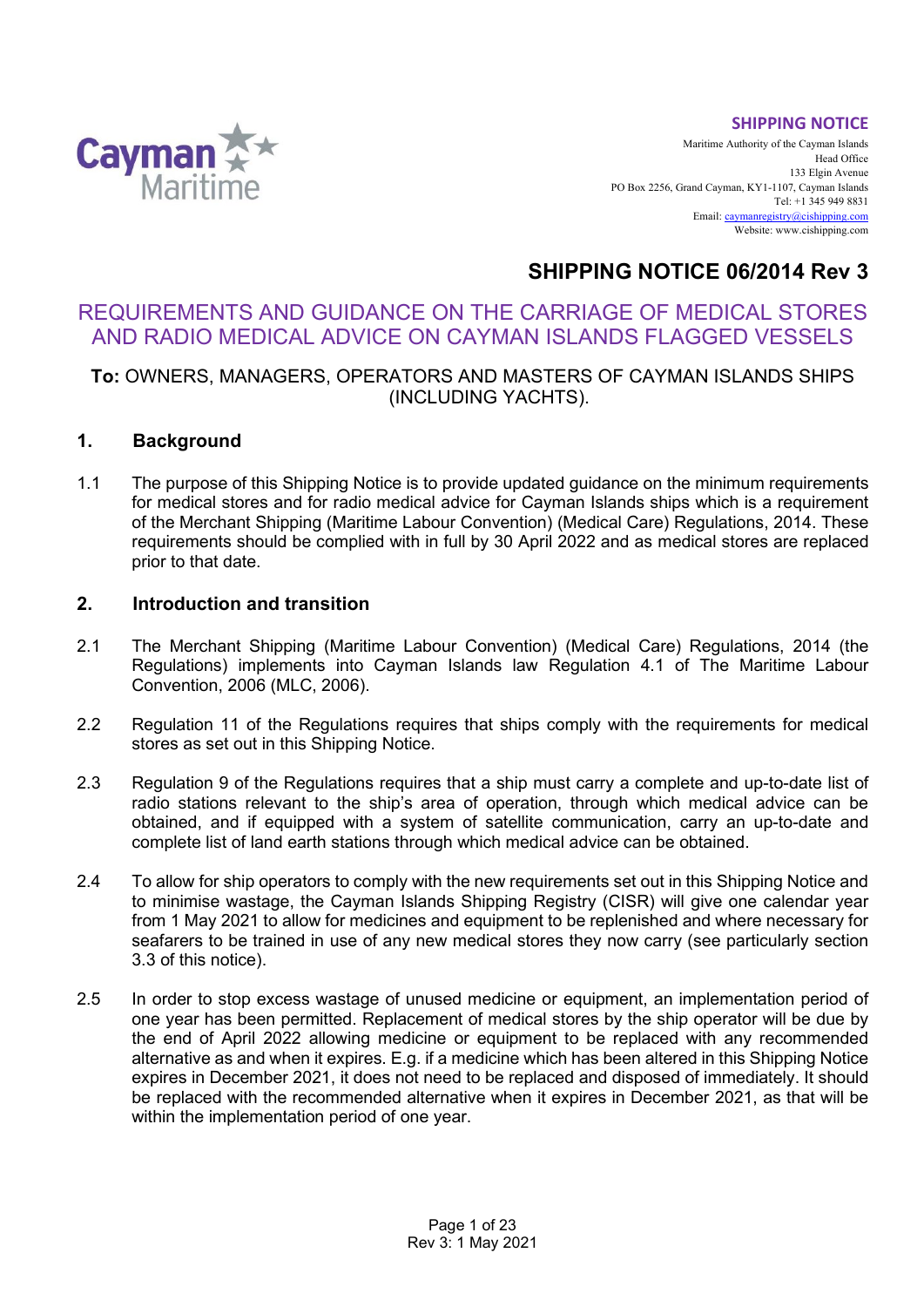#### **3. Medical Stores**

3.1 The categories of vessels and the consequent requirements for medical stores and equipment areas are:

Category A: Seagoing or sea-fishing vessels with no limitation on length of trips.

Category B: Seagoing or sea-fishing vessels making trips of less than 150 nautical miles from the nearest port with adequate medical equipment. This category is extended to seagoing or seafishing vessels which make trips of less than 175 nautical miles from the nearest port that has adequate medical equipment and which remain continuously within range of helicopter rescue services.

Category C: Harbour vessels, boats and craft staying very close to shore or with no cabin accommodation other than a wheelhouse. Lifeboats and life-raft are also required to carry Category C stores.

- 3.2 The CISR interprets the phrase "very close to shore" as meaning that a vessel operating more than 60 nautical miles out to sea would not be operating very close to shore. Notwithstanding this interpretation, it is for owners and skippers, for the purpose of complying with the Regulations, to assess whether, in respect of voyages in which the vessel goes less than 60 nautical miles out to sea, the vessel is "very close to shore".
- 3.3 Within Category C there is a new "risk assessed" option to allow additional items for ships that carry Category C medical stores. The minimum contents of a Category C kit are designed to provide for immediate care where a minor delay is considered acceptable. For some vessels operating with Category C medical stores, the machinery on board or the type of operation may give rise to risks which this kit is not adequate to treat. If a risk assessment shows that because of the nature of the work on board, or the type or pattern of operation, the range of stores required in a Category C kit may not be adequate to respond to likely medical requirements on board then the owner or master should consider whether a vessel operating less than 60 miles from a safe haven should carry some or all of the additional items marked "RA" (for risk assessment). If ship operators decide to carry any or all of the RA items, the owner must therefore ensure that the Master and any person in charge of medical treatment have the appropriate level of training to use the medical stores and equipment carried.
- 3.4 The following vessels are excluded from the requirements of this Notice:
	- inland navigational vessels
	- warships
	- pleasure vessels
	- tugs operating in harbour areas

#### 3.5 The requirements and recommended stores are set out in the attached schedules.

Schedule 1: Medical Supplies Schedule 2: Medical Equipment Schedule 3: Additional requirements for passenger ships – Doctor's Bag Schedule 4: First Aid Kits Schedule 5: Medical Guides to be carried and Radio Medical Advice Schedule 6: Precautions against Malaria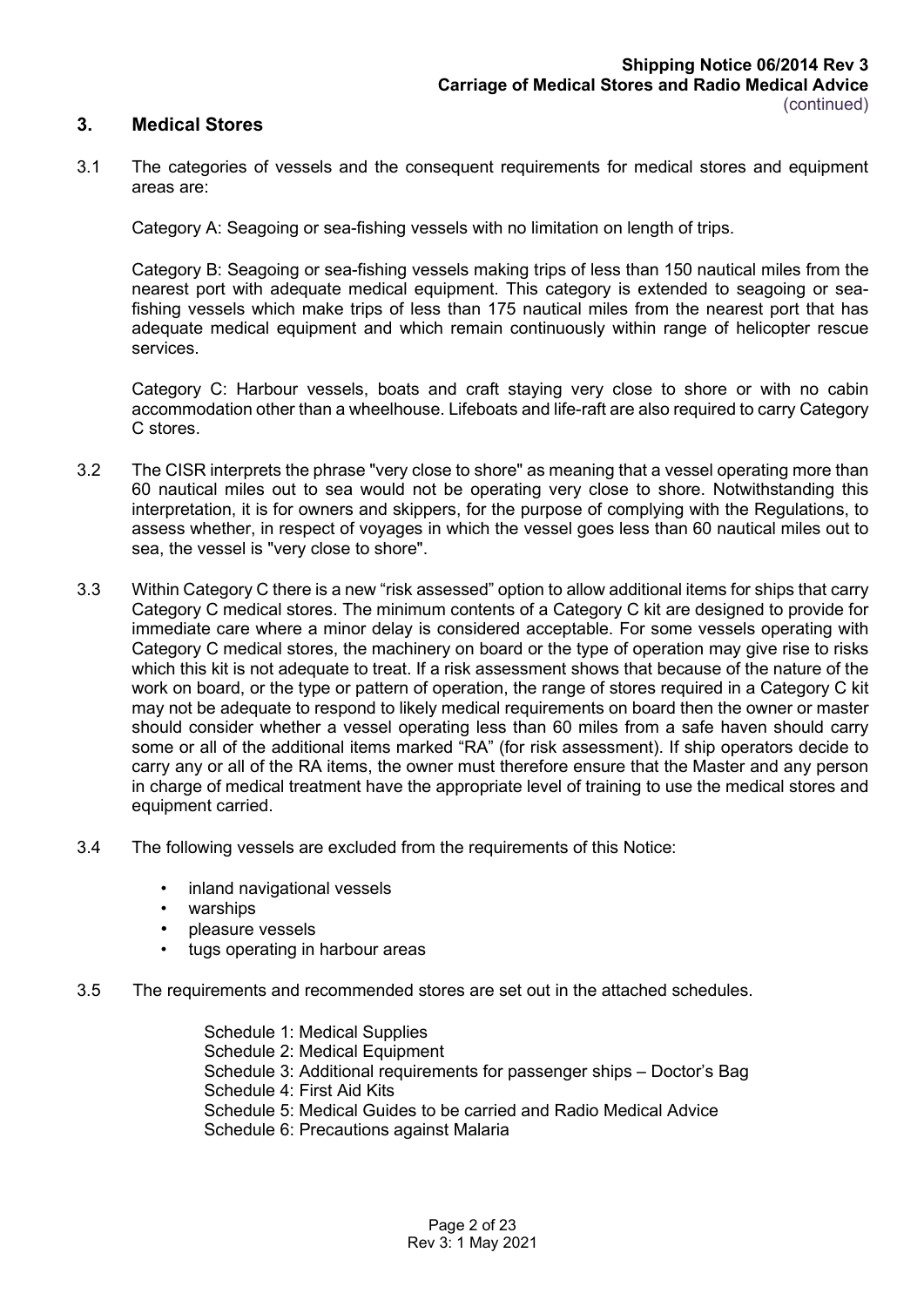- 3.6 A checklist of all the medicines and equipment required by this Shipping Notice should be kept on board and reviewed annually.
- 3.7 There is no statutory requirement under international or national legislation for ships to carry defibrillators. It is accordingly a matter for individual operators to decide whether or not to include a defibrillator with the medical stores or doctor's bag. If a defibrillator is carried, the CISR recommends that systems are in place to ensure regular maintenance of the equipment (in accordance with the manufacturer's instructions), and adequate training for the first aiders, including regular refresher training (at least every 6 months). Training should also particularly cover care of the patient after defibrillation bearing in mind that immediate hospitalisation may not be possible.
- 3.8 The Ship Captain's Medical Guide should be referred to for help with diagnosis. This Shipping Notice should be kept with the current edition of the Guide. Radio medical advice should be sought as appropriate (See Schedule 5).
- 3.9 Under regulation 6 of the Regulations all Cayman Islands registered ships which carry more than 100 persons on board, and which are engaged on an international voyage of more than three days, or on a voyage which is more than one and a half days from port with adequate medical equipment, are required to carry a qualified medical practitioner.
- 3.10 The owner of the vessel is responsible for the cost of any medicine and medical equipment, including the periodic replacements in order to keep stocks of any required medicines in date and immediately useable.
- 3.11 If a person, while employed in a Cayman Islands ship receives any surgical or medical treatment or such dental or optical treatment (including repair or replacement of any appliance) outside the Cayman Islands, that cannot be postponed without impairing the seafarer's efficiency, the reasonable expenses of this treatment shall be paid by the employer(s).

# **4. Radio Medical Advice**

- 4.1 The MLC and the regulations require the designation of one or more centres to provide radio medical advice to ships. For Cayman Islands ships the officially designated centres are at Queen Alexandra Hospital, Portsmouth and at Aberdeen Royal Infirmary.
- 4.2 Radio medical advice is available free of charge to provide support in cases where an individual suffers either illness or an accident at sea. The advice is intended to supplement the first aid training of the ship's crew and the written guidance that is available, such as the Ship's Captain's Medical Guide.
- 4.3 To obtain radio medical advice Masters and Skippers should first contact HM Coastguard. Contact should be made on either MF DSC, VHF DSC, VHF Channel 16 or INMARSAT. Urgent calls for assistance may be broadcast using the normal Urgency prowords "PAN PAN" as follows:

"PAN PAN" x3 "All Stations" x3 OR Individual Coastguard / Coast Station x3 (If name known) "This is [ship name]" x3 "Call Sign ………." "In Position …….." "I require medical advice" "Over"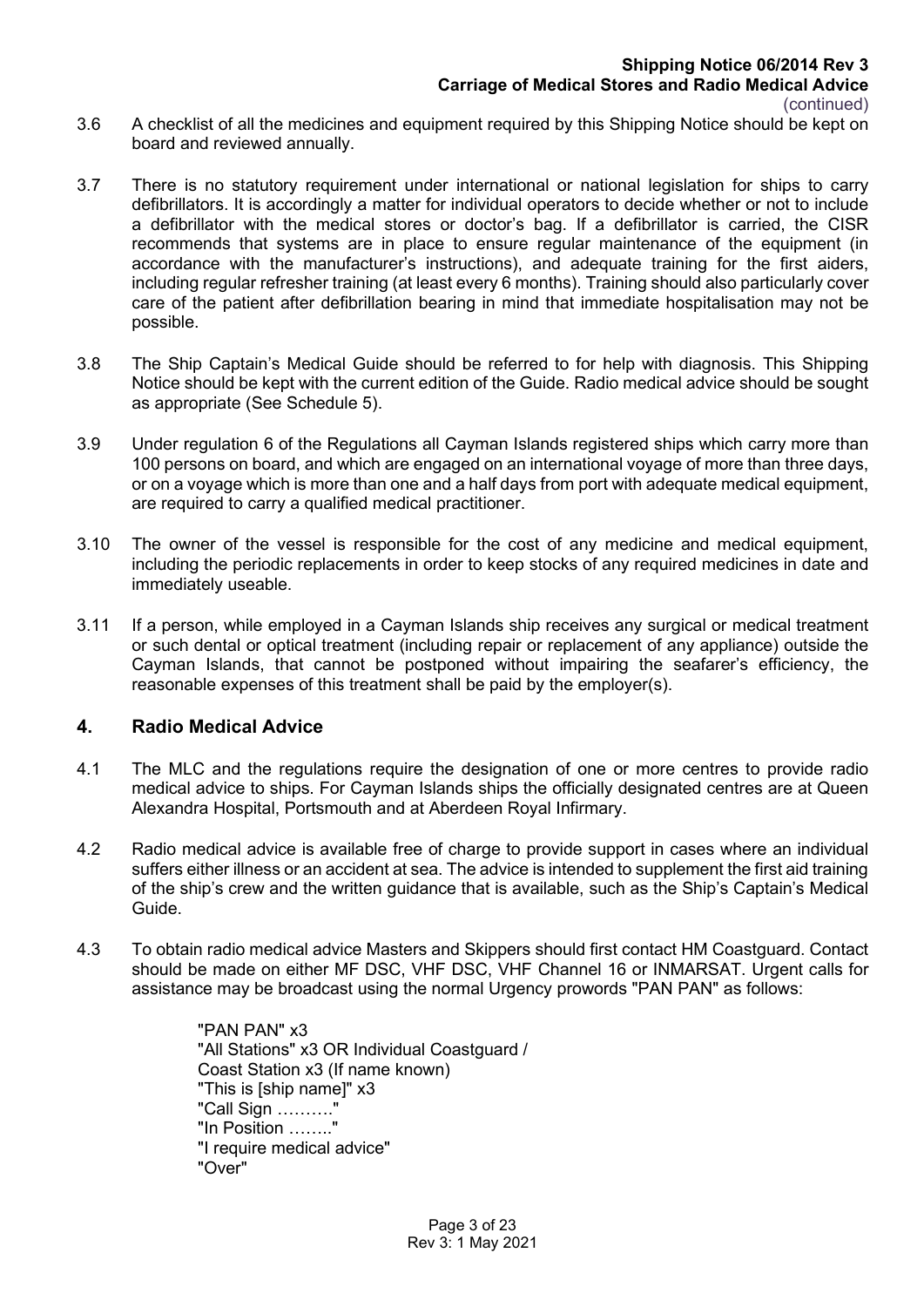Users should not use mobile telephones for seeking medical advice or assistance.

4.4 The Coastguard or Coast Station will direct the caller to a working frequency and is obliged to seek basic details, including brief details of the casualty's illness or injury, type of vessel, next port of call or nearest at which the casualty could be landed, confirmation of position, and if mid-ocean, to discuss with Coastguard when likely to be in range of helicopter. The Coastguard will then put the caller through to a doctor at one of the radio medical advice centres. Medical Staff who deal with radio medical advice calls have some familiarisation training so should be aware of the special circumstances and limited facilities likely to be available at sea. Depending on the circumstances and the advice of the doctor, the Coastguard may assist in arranging evacuation either by helicopter or lifeboat.

#### **5. Health promotion and health education programmes**

5.1 Information should be provided on-board on preventative measures such as health promotion and health education programmes for seafarers. This information can refer to information regarding health promotion and education activities which are available through various international and industry publications. For example please see:

[www.seafarerswelfare.org](http://www.seafarerswelfare.org/) <https://www.gov.uk/topic/working-sea/medical-certification>

### **6. Further Information**

6.1 Should you have any queries on any aspect of the MLC please contact [shipping.master@cishipping.com.](mailto:shipping.master@cishipping.com)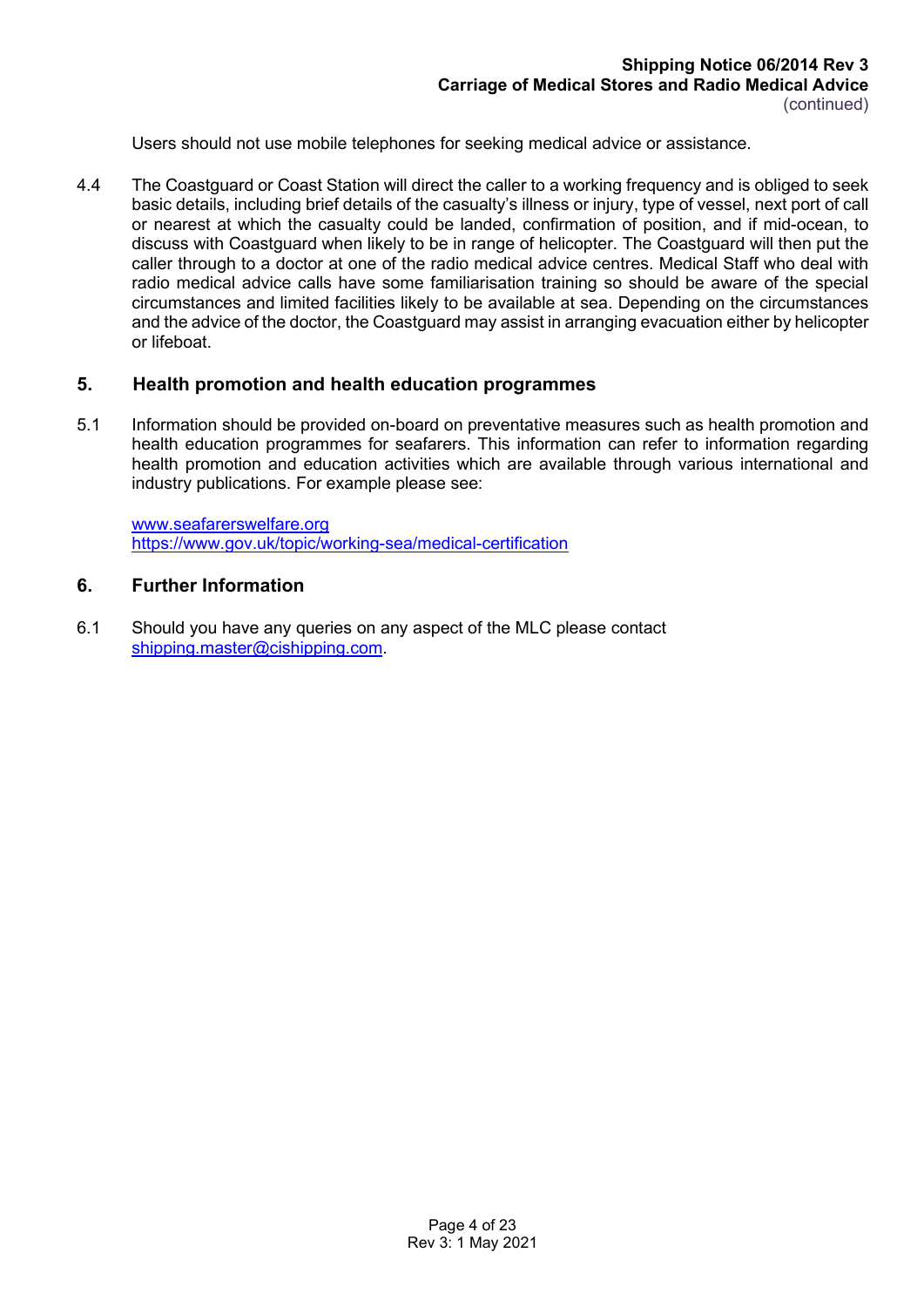# **Schedule 1: Medical Supplies**

For any items marked\* the specified quantity is considered sufficient regardless of crew size.

| Ref     | <b>Treatment Requirements</b>                   |                 | Recommended medicine and dosage strength                                         | Recommended | Recommended     | Recommended     |
|---------|-------------------------------------------------|-----------------|----------------------------------------------------------------------------------|-------------|-----------------|-----------------|
| No.     |                                                 |                 | representing best practice                                                       |             | Quantity for 10 | Quantity for 10 |
|         |                                                 |                 |                                                                                  | workers:    | workers:        | workers:        |
|         |                                                 |                 |                                                                                  | Category A  | Category B      | Category C      |
| $1_{-}$ | Cardio Vascular                                 |                 |                                                                                  |             |                 |                 |
|         |                                                 |                 |                                                                                  |             |                 |                 |
| (a)     | Cardio vascular analeptics -<br>Symathomimetics | $\mathsf{i}$    | Adrenaline / Epinephrine inj BP 0.5ml<br>- adrenaline acid tartrate inj 1.0mg in | $10*$       | $10*$           | $\blacksquare$  |
|         |                                                 |                 | 1ml (1 in 1000)                                                                  |             |                 |                 |
|         |                                                 | ii)             | (Optional) Adrenaline auto-injector<br>$(0.3mg$ or $0.5mg$ )                     | $5*$        | $5^*$           |                 |
| iii)    |                                                 |                 | Glyceral Trinitrate Spray 400                                                    | 1 unit      | 1 unit          | 1 unit*         |
|         | Anti - angina preparations                      | i)              |                                                                                  |             |                 |                 |
|         |                                                 |                 | micrograms/metred 200 dose aerosol                                               |             |                 |                 |
|         |                                                 |                 | or transdermal patches 5mg x 2                                                   |             |                 |                 |
|         |                                                 |                 |                                                                                  |             |                 |                 |
|         |                                                 | $\mathsf{ii}$   | Metoprolol 50mg tab                                                              | $56*$       | $28*$           |                 |
|         |                                                 |                 | or                                                                               |             |                 |                 |
|         |                                                 |                 | Atenolol 25mg tab                                                                |             |                 |                 |
|         |                                                 |                 |                                                                                  | $56*$       | $28*$           | $\blacksquare$  |
| iv)     |                                                 |                 | Frusemide / Furosemide                                                           |             |                 |                 |
|         |                                                 | i)              | 40mg tablets                                                                     | $28*$       | $28*$           |                 |
|         |                                                 | $\overline{ii}$ | 20mg in 2ml inj                                                                  | $10*$       | $\blacksquare$  |                 |
|         |                                                 |                 |                                                                                  |             |                 |                 |
| V)      | Anti - haemorrhagics                            | $\mathsf{i}$    | Tranexamic Acid 500mg tab                                                        | $60*$       | $60*$           | $\blacksquare$  |
|         | (including uteronics if there                   | $\mathsf{ii}$   | Tranexamic Acid 500mg/5ml inj                                                    | $5*$        |                 |                 |
|         | are women with potential                        |                 | If there are women onboard                                                       |             |                 |                 |
|         | for child bearing working                       |                 |                                                                                  |             |                 |                 |
|         | onboard)                                        | iii)            | Phytomenadione (Vitamin K1) 0.2ml                                                | $5*$        | $5*$            |                 |
|         |                                                 |                 | (1 ampoule) Paediatric inj.                                                      |             |                 |                 |
|         |                                                 | iv)             | Ergometrine maleate 500mg inj.                                                   | $5*$        | $5^*$           |                 |
|         |                                                 |                 | Oxytocin units in 1ml ampoule                                                    |             |                 |                 |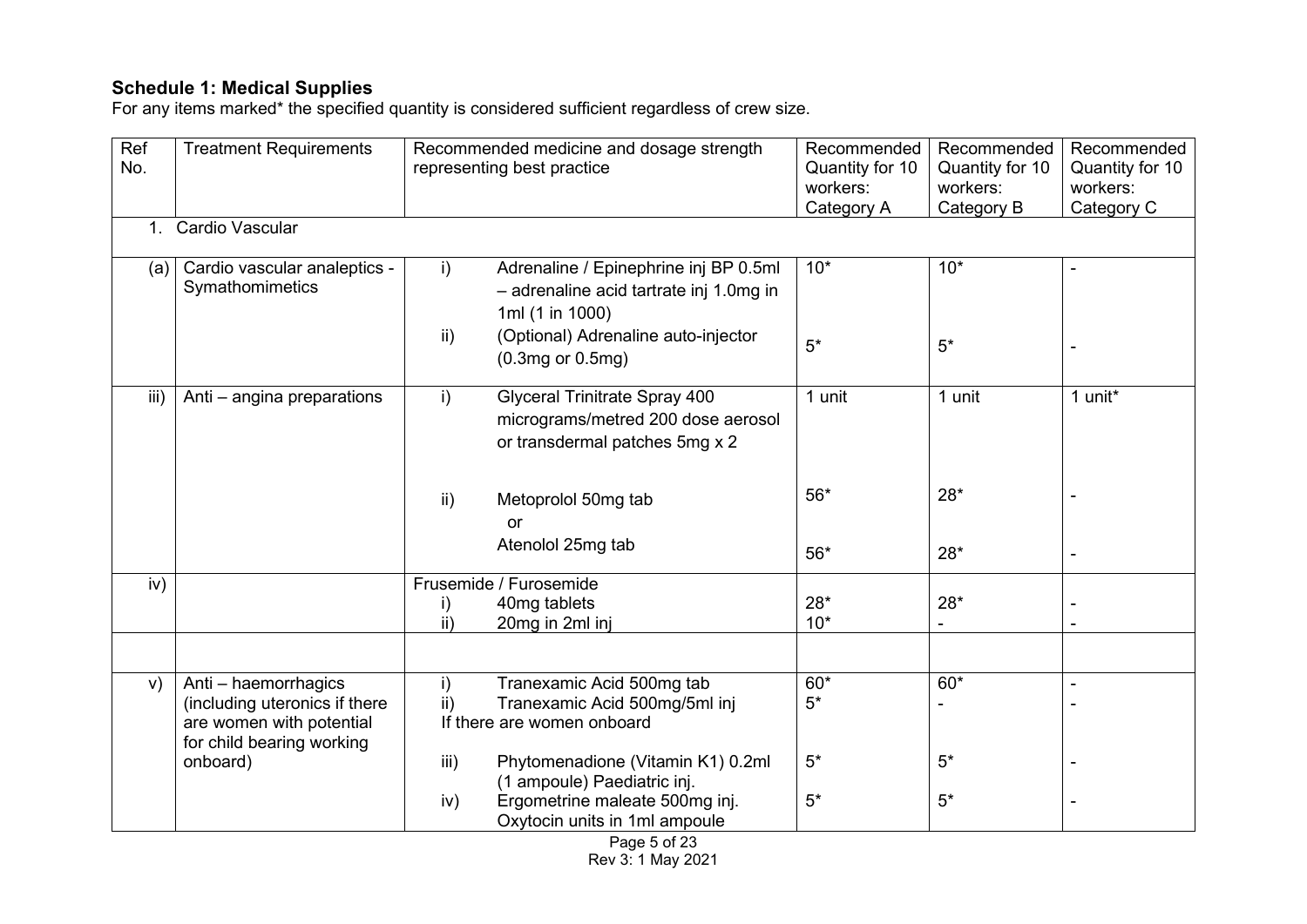| vi)  | Anti - hypertensive                                                  | $\mathsf{i}$<br>ii)           | Amlodipine 5mg tab<br>Atenolol 25mg tab<br><b>Or</b><br>Metoprolol 50mg tab     | $56*$<br>Use 1b(ii)* | $28*$<br>Use $1b(ii)^*$ | $\blacksquare$            |
|------|----------------------------------------------------------------------|-------------------------------|---------------------------------------------------------------------------------|----------------------|-------------------------|---------------------------|
| vii) | Antiplatelet drugs                                                   | $\mathsf{i}$<br>$\mathsf{ii}$ | Aspirin 300mg tab<br>(Optional) Clopidogrel 75mg tab                            | $32*$<br>$28*$       | $32*$                   | RA 32*                    |
| 2.   | Gastro intestinal system                                             |                               |                                                                                 |                      |                         |                           |
| (a)  | Medicines for indigestion,<br>reflux ,gastric/duodenal<br>ulceration | i)                            | Lansoprazole 30mg tab<br>or Ranitidine 150mg tab (availability<br>issues)       | 28<br>60             | 28<br>60                | $\blacksquare$<br>$\star$ |
|      | Antacids                                                             | ii)                           | Proprietary antacid of choice                                                   | As required          | As required             | $\overline{\phantom{a}}$  |
| (b)  | Anti - emetics                                                       | $\mathsf{i}$                  | Ondansetron 4mg tab<br>or<br>Domperidone 10mg tab                               | $60*$<br>$60*$       | $30*$<br>$30*$          | $\blacksquare$            |
|      |                                                                      | ii)<br>iii)                   | Prochloroperazine maleate 3mg<br>buccal tablets<br>Cyclizine 50mg/1ml inj<br>Or | $50*$<br>$10*$       | $50*$<br>$5^*$          |                           |
|      |                                                                      |                               | Promethazine hydrochloride 25mg per<br>ml (1ml ampoules)                        | $10*$                | $10*$                   |                           |
| (c)  | Laxatives                                                            | i)                            | Lactulose 10g/15ml<br><b>or</b><br>Magnesium hydroxide 79mg/1ml                 | 500ml*<br>500ml*     | 300ml*<br>200ml*        | $\ddot{\phantom{a}}$      |
|      |                                                                      | ii)<br>iii)                   | Bisacodyl 5mg tab<br>Glycerol Suppository 4mg mould                             | $60*$<br>$12*$       | $20*$                   |                           |
| (d)  | Anti - diarrhoeals                                                   |                               | Loperamide 2mg cap                                                              | 30                   | 30                      | 30                        |
|      | (e) Haemorrhoid preparations                                         |                               | Proprietary preparation of choice                                               | As required          | As required             | $\blacksquare$            |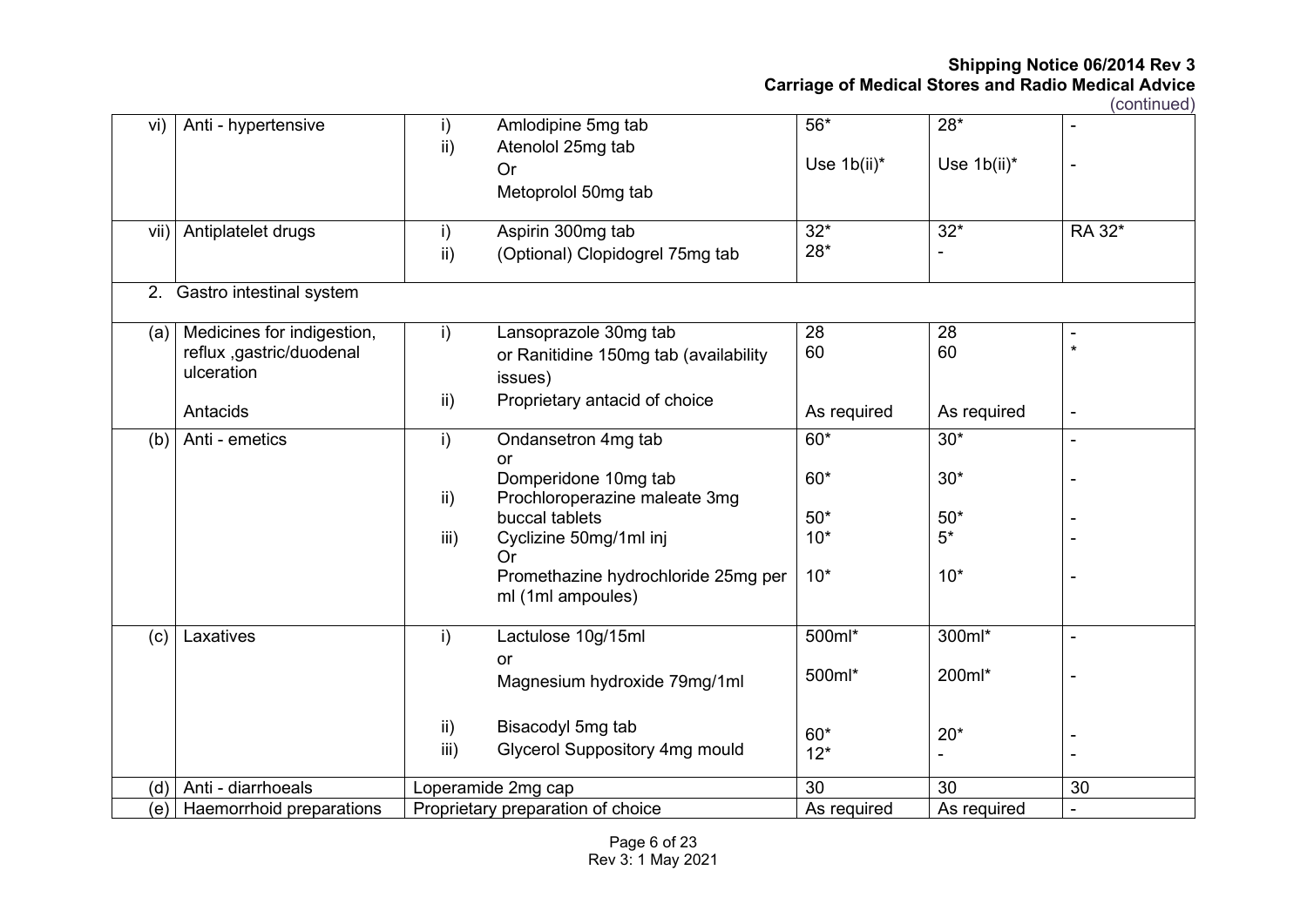(continued)

|     | 3. Analgesics and Anti – spasmodics                              |                                 |                                                                                                   |                  |                |                          |
|-----|------------------------------------------------------------------|---------------------------------|---------------------------------------------------------------------------------------------------|------------------|----------------|--------------------------|
| (a) | Analgesics, anti - pyretics<br>and anti - inflammatory<br>agents | $\mathsf{i}$<br>$\overline{ii}$ | Paracetamol 500mg tablets<br>Ibuprofen 400mg tab<br>or<br>Naproxen 250mg tab                      | 100<br>100<br>56 | 50<br>50<br>28 | 50<br>50<br>28           |
|     |                                                                  | iii)                            | Diclofenac sodium 100mg suppository                                                               | $10*$            | $10*$          | -                        |
| (b) | Powerful analgesics                                              | i)                              | Codeine phosphate 30mg tablets<br>Or                                                              | 28               | 28             | $\blacksquare$           |
|     |                                                                  |                                 | Tramadol 50mb tab                                                                                 | 60               | 30             | $\blacksquare$           |
|     |                                                                  | $\mathsf{ii}$                   | a) Morphine sulphate 10mg in 1ml<br>injection<br>and                                              | 10               | 10             | <b>RA 10</b>             |
|     |                                                                  |                                 | b) Naloxone 400mcg/1ml inj<br>(Naloxone must be carried if Morphine<br>Sulphate is carried)<br>or | 10               | 10             | <b>RA 10</b>             |
|     |                                                                  |                                 | Tramadol 100mg/2ml inj                                                                            | 20               | 10             | <b>RA 10</b>             |
|     |                                                                  | iii)                            | (Optional) Methoxyflurane 3ml inh                                                                 | 1                | 1              | RA <sub>1</sub>          |
| (c) | Anti - spasmolytics                                              |                                 | Hyoscine butylbromide 10mg tablets                                                                | $56*$            | $56*$          | $\blacksquare$           |
| 4.  | Nervous system                                                   |                                 |                                                                                                   |                  |                |                          |
| (a) | Anxiolitics                                                      | $\mathsf{i}$<br>ii)             | Diazepam 5mg tab<br>Diazepam 10mg/2ml inj                                                         | $28*$            | $28*$          | $\blacksquare$           |
|     |                                                                  |                                 |                                                                                                   | $10*$            |                | $\overline{\phantom{a}}$ |
| (b) | Neuroleptics                                                     | i)                              | Chloropromazine hydrochloride<br>25mg/1 ml injection                                              | $28*$            | $28*$          | $\blacksquare$           |
|     |                                                                  |                                 | Or<br>Haloperidol 5mg/1ml inj                                                                     | $28*$            | $28*$          |                          |
|     |                                                                  | ii)                             | Chloropromazine hydrochloride 25mg<br>tablets<br>Or                                               | $10*$            |                |                          |
|     |                                                                  |                                 | Haloperidol 5mg tab                                                                               | $10*$            |                |                          |

Page 7 of 23 Rev 3: 1 May 2021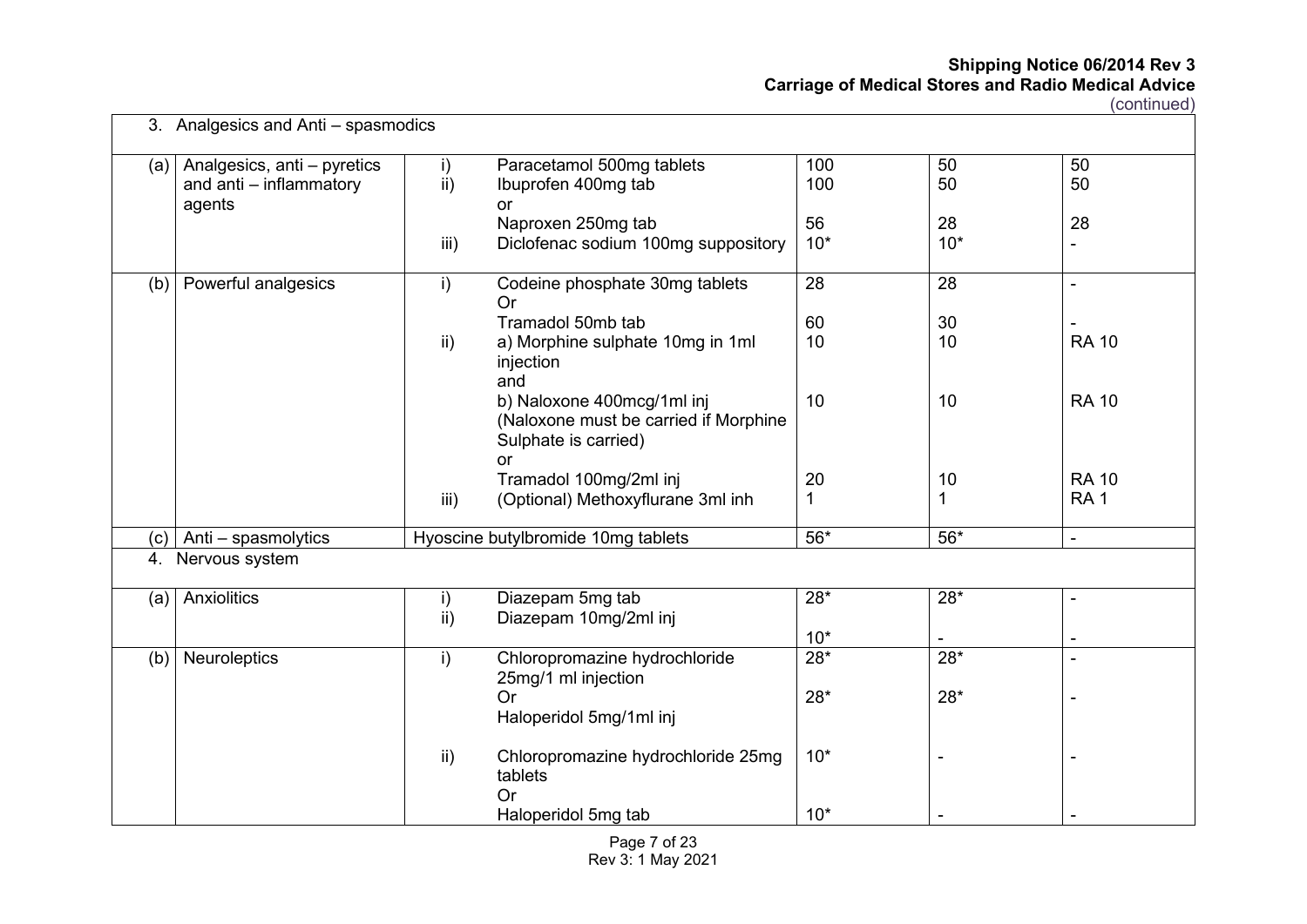| (c) | Seasickness remedies                     | i)              | Cinnarizine 15mg tab<br>or                                                  | 84          | 84               | 60                       |
|-----|------------------------------------------|-----------------|-----------------------------------------------------------------------------|-------------|------------------|--------------------------|
|     |                                          |                 | Promethazine teoclate 25mg tab                                              | 28          | 28               | $\overline{\phantom{a}}$ |
|     |                                          | $\mathsf{ii}$   | Prochlorperazine maleate 3mg buccal<br>tab or<br>Promethazine hydrochloride | Use 2b (ii) | Use 2b (ii)      | ۰                        |
|     |                                          |                 | 25mg/1ml inj or Cyclizine 50mg/1ml inj                                      | Use 2b (ii) | Use 2b (ii)      | ۰                        |
| (d) | Anti - epileptics                        | i)              | Diazepam 5mg tab                                                            | Use 4a(i)   | Use 4a(i)        | $\blacksquare$           |
|     |                                          | $\mathsf{ii}$ ) | Diazepam 10mg in 2ml inj                                                    | Use 4a(i)   |                  |                          |
|     |                                          | iii)            | Diazepam rectal solution 10mg in                                            | $5*$        | $5*$             |                          |
|     |                                          |                 | 2.5ml                                                                       |             |                  |                          |
| 5.  | Anti - allergics and Anti - anaphylatics |                 |                                                                             |             |                  |                          |
| (a) | Anti - histamines                        | $\mathbf{i}$    | Cetirizine 10mg tab                                                         | $60*$       | $30*$            | $\blacksquare$           |
|     |                                          |                 | or                                                                          |             |                  |                          |
|     |                                          |                 | Loratadine 10mg tab                                                         | $60*$       | $30*$            |                          |
|     |                                          | ii)             | Chlorphenamine 10mg/1ml inj<br><b>or</b>                                    | $10*$       | $5*$             |                          |
|     |                                          |                 | Promethazine hydrochloride                                                  |             |                  |                          |
|     |                                          |                 | 25mg/1ml inj                                                                | Use 2biii)  | Use 2biii)       | ۰                        |
| (b) | Steroids                                 | i)              | Hydrocortisone inj. (with diluent if<br>required)                           | $5*$        | $\overline{1^*}$ | $\blacksquare$           |
|     |                                          | $\mathsf{ii}$   | Prednisolone 5mg tablets                                                    | 56          | 56               | $\blacksquare$           |
|     | 6. Respiratory system                    |                 |                                                                             |             |                  |                          |
| (a) | Asthma                                   | $\mathsf{i}$    | Salbutamol 100mcg/dose 200 dose                                             | 1           |                  | RA <sub>1</sub>          |
|     |                                          |                 | inh                                                                         | 1           |                  |                          |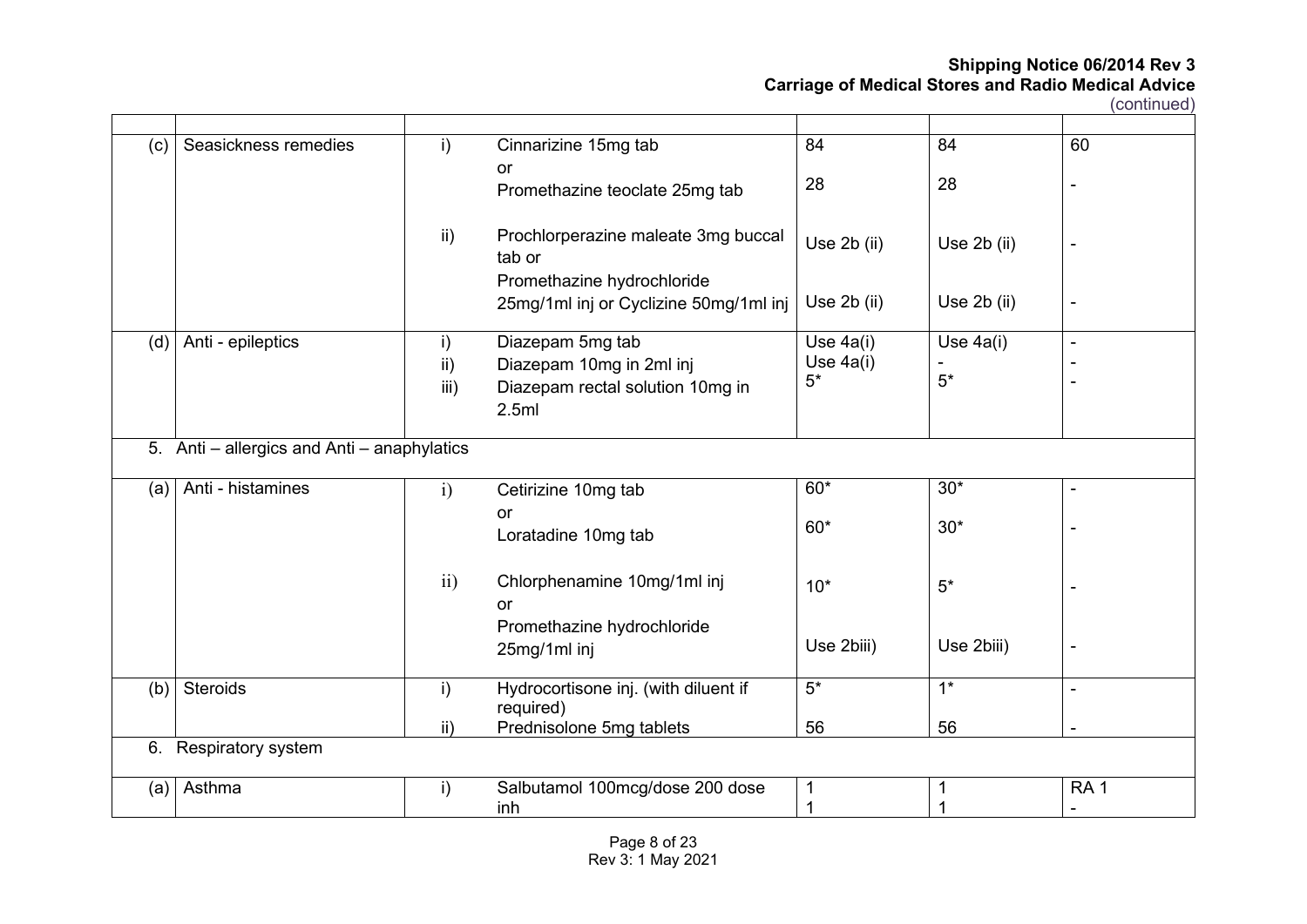| (b)<br>$7_{\scriptscriptstyle{\sim}}$ | Anti - tussives<br>Anti - infection                              | $\mathsf{ii}$<br>iii)                                                                          | Beclometasone 100mcg/dose 200<br>dose inh<br>Spacer compatible with both<br>Salbutamol and Beclometasone<br>Proprietary cough mixture                                                                                                                                                                                                                                                                                    | $1^*$<br>As required                                                                     | $1*$<br>As required                                                   | <b>RA 1*</b><br>$\blacksquare$ |
|---------------------------------------|------------------------------------------------------------------|------------------------------------------------------------------------------------------------|--------------------------------------------------------------------------------------------------------------------------------------------------------------------------------------------------------------------------------------------------------------------------------------------------------------------------------------------------------------------------------------------------------------------------|------------------------------------------------------------------------------------------|-----------------------------------------------------------------------|--------------------------------|
| (a)                                   | Antibiotics, Antivirals,<br>Antifuingals                         | i)<br>$\mathsf{ii}$<br>iii)<br>iv)<br>V)<br>vi)<br>vii)<br>viii)<br>$\mathsf{ix}$<br>x)<br>xi) | Co-Amoxiclav 500mg/125mg tab<br>or<br>Amoxicillin 500mg cap<br>Ciprofloxacin 500mg tab<br>Azithromycin 500mg tab<br><b>or</b><br>Erythromycin 500mg tab<br>Flucloxacillin tablets 500mg tab<br>Doxycycline 100mg cap<br>Metronidazole 400mg tab<br>Metronidazole suppositories 1g<br>Co-Amoxiclav 1.2g inj<br>Ceftriaxone injection 1g inj<br>Aciclovir 400mg tab<br>Fluconazole 50mg tab<br>or<br>Terbinafine 250mg tab | 42<br>42<br>20<br>3<br>28<br>28<br>16<br>21<br>$10*$<br>$10*$<br>$10*$<br>$56*$<br>$14*$ | 21<br>21<br>10<br>3<br>28<br>28<br>8<br>21<br>$\blacksquare$<br>$7^*$ | $\blacksquare$                 |
|                                       |                                                                  |                                                                                                | Mebendazole 100mg tablets                                                                                                                                                                                                                                                                                                                                                                                                | 14<br>$6*$                                                                               | $7^*$<br>$6*$                                                         | $\blacksquare$                 |
| (b)<br>(c)                            | Anti - parasitics<br>Anti-tetanus vaccines and<br>immunoglobulin |                                                                                                | Tetanus vaccine (DTP or other<br>i)<br>combinations are acceptable)<br>$0.5ml$ inj<br>$\mathsf{ii}$<br>Tetanus immunoglobulin 250iu<br>inj                                                                                                                                                                                                                                                                               | $5*$<br>$1^*$                                                                            | $\overline{1^*}$                                                      |                                |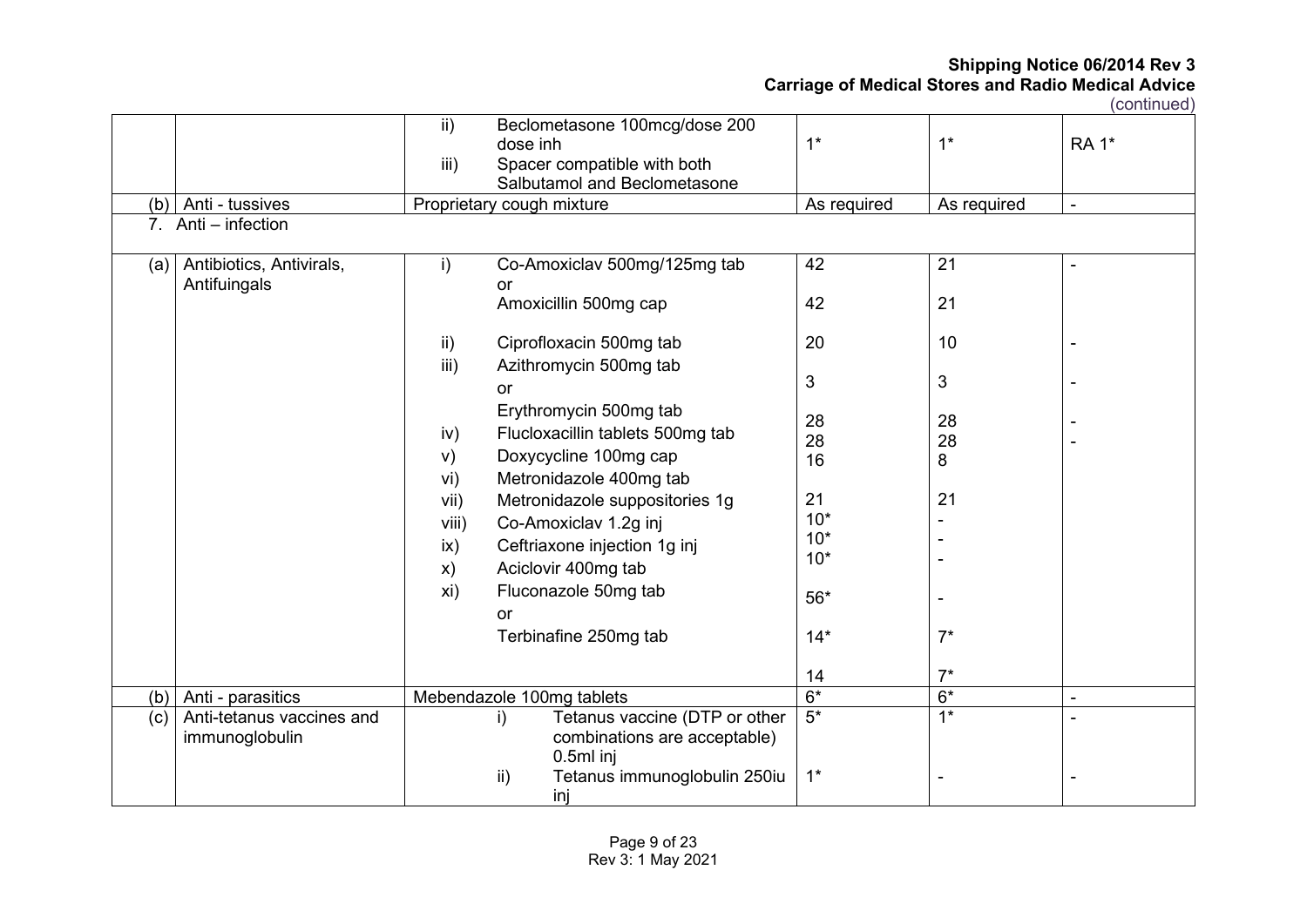| As required                |
|----------------------------|
|                            |
|                            |
|                            |
|                            |
|                            |
|                            |
| $1*$                       |
| $1^*$                      |
|                            |
|                            |
|                            |
|                            |
| As required<br>As required |
|                            |
|                            |
|                            |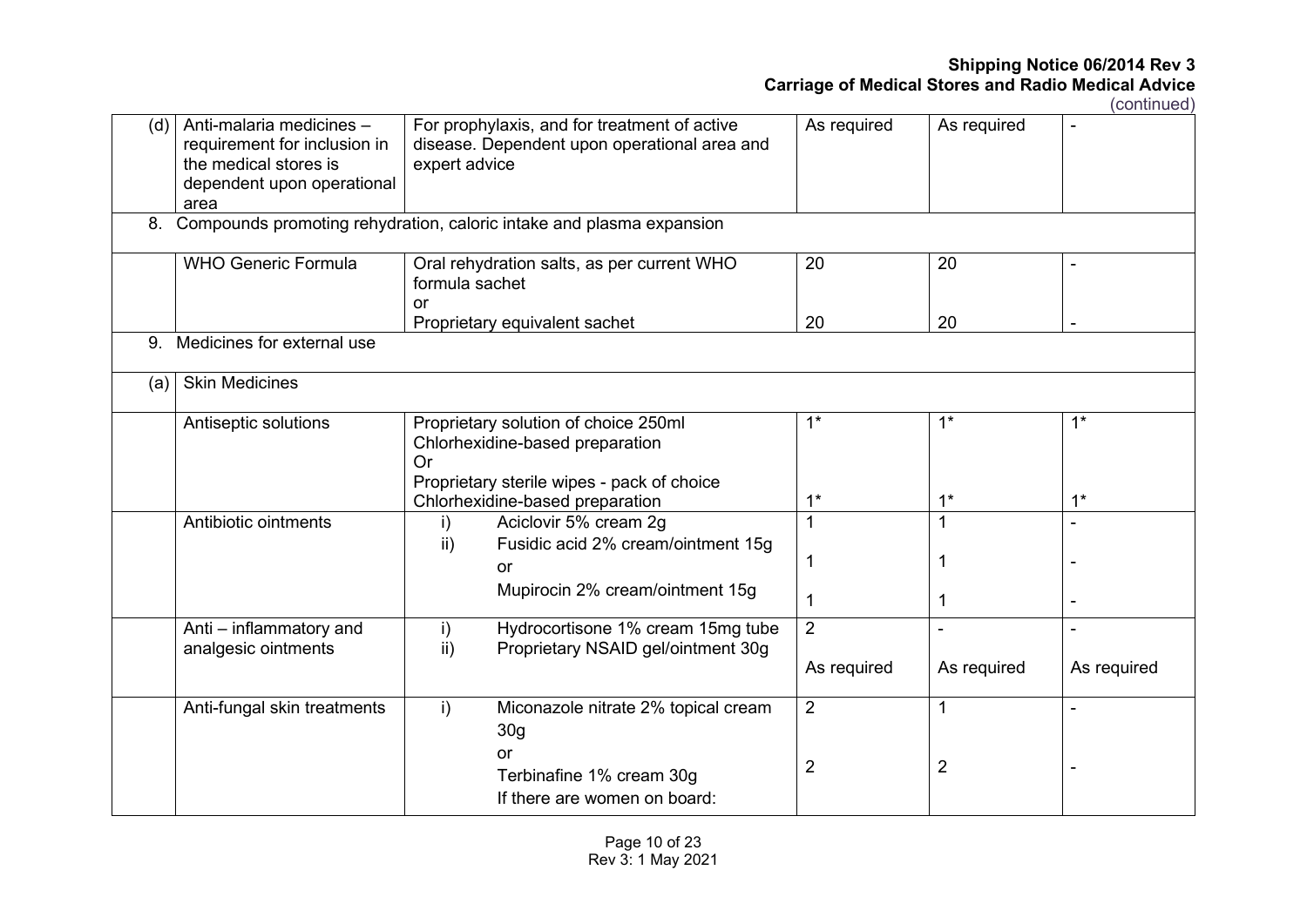|     |                             | $\mathsf{ii}$     | Clotrimazole 500mg pessary                 | $\overline{2}$ | $\mathbf{1}$   | $\blacksquare$ |
|-----|-----------------------------|-------------------|--------------------------------------------|----------------|----------------|----------------|
|     | Burn preparations           | i)                | Silver sulphadiazine 1% cream 50mg<br>tube | $\overline{2}$ | $\mathbf{1}$   |                |
|     |                             | ii)               | Proprietary antiseptic cream               |                |                | 1              |
|     | Miscellaneous skin          | i)                | a) Permethrin 5% cream 30g                 | $2^*$          | $\blacksquare$ |                |
|     | preparations                |                   | and                                        |                |                |                |
|     |                             |                   | b) Permethrin 1% Cream Rinse               | $2^*$          | Ē,             |                |
|     |                             |                   | or                                         |                |                |                |
|     |                             |                   | Malathion 0.5% 200ml                       | $2^*$          |                |                |
|     |                             | $\mathsf{ii}$     | Proprietary barrier cream                  | $1^*$          |                |                |
|     |                             | $\overline{iii}$  | Magnesium sulphate paste 50g               | $1^*$          |                |                |
|     |                             |                   |                                            |                |                |                |
| (b) | Eye medicines               |                   |                                            |                |                |                |
|     | Antibiotic and anti-        | i)                | Chloramphenicol 1% ointment 4g             | 4              | $\overline{4}$ | $\blacksquare$ |
|     | inflammatory treatments     |                   |                                            |                |                |                |
|     |                             |                   |                                            |                |                |                |
|     |                             |                   | The following eye drops are recommended in |                |                |                |
|     |                             | single dose form: |                                            |                |                |                |
|     | Steroid drops               | $\mathsf{ii}$ )   | Dexamethasone 0.1% 0.5ml                   | $20*$          | $20*$          |                |
|     |                             |                   |                                            |                |                |                |
|     | Anaesthetic drops           | iii)              | Tetracaine 0.5% 0.5ml                      | $20*$          | $20*$          |                |
|     |                             |                   |                                            |                |                |                |
|     |                             | iv)               | Pilocarpine 2% 0.5ml                       | $20*$          | $20*$          |                |
|     | Hypotonic miotic drops      |                   |                                            |                |                |                |
|     | Diagnostic drops            | V)                | Fluorescein Sodium 1% 0.5ml                | $20*$          | $20*$          |                |
|     |                             | or                |                                            |                |                |                |
|     |                             |                   | Fluorescein strips                         | $20*$          | $20*$          |                |
|     |                             |                   |                                            |                |                |                |
|     | Sterile saline solution for |                   |                                            |                |                |                |
|     | eyewash                     |                   |                                            | 20             | 20             |                |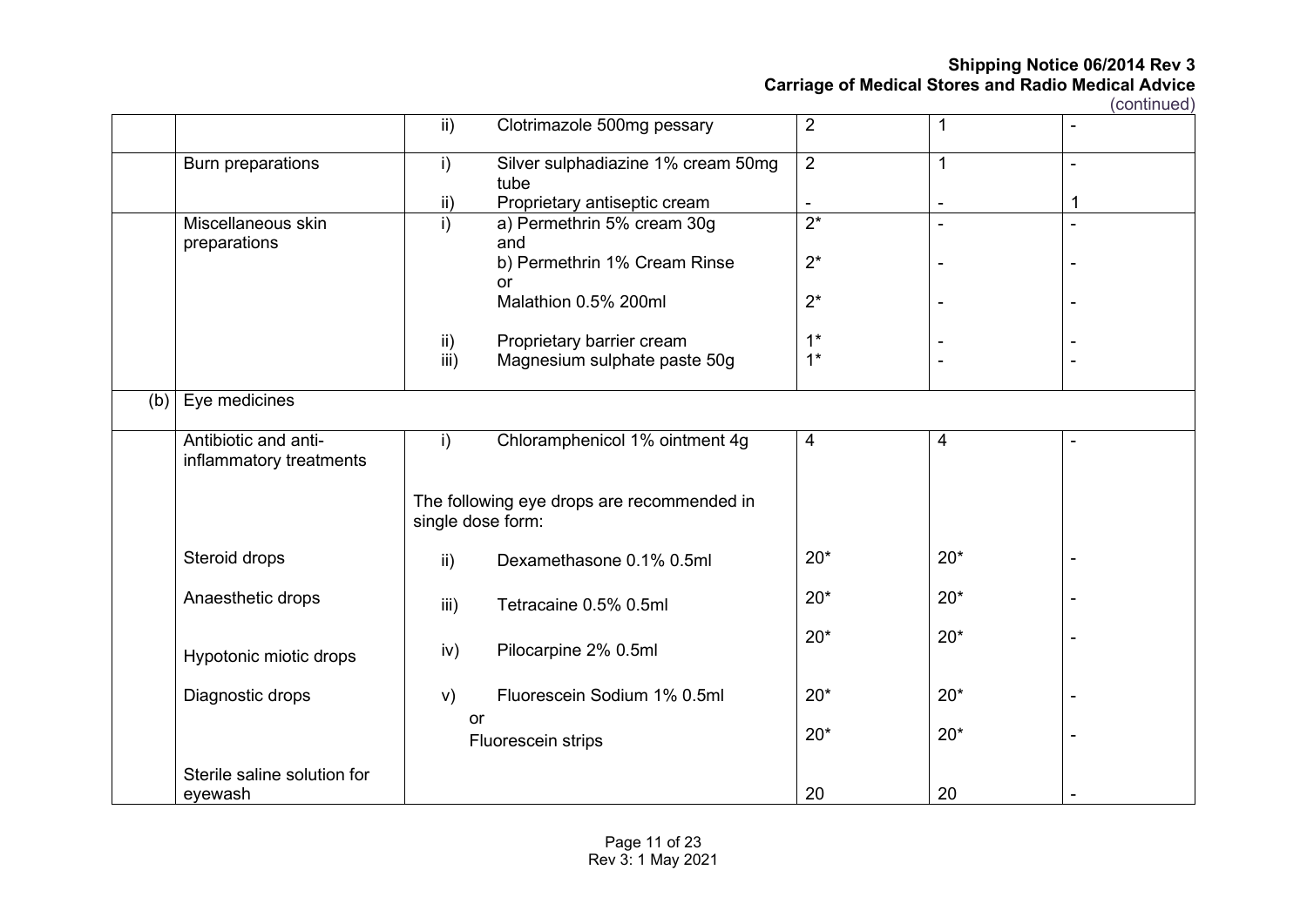|     |                                                  | Sterile saline solution for eyewash<br>vi)<br>20 <sub>ml</sub> |       |       |                          |  |  |
|-----|--------------------------------------------------|----------------------------------------------------------------|-------|-------|--------------------------|--|--|
| (c) | Ear medicines                                    |                                                                |       |       |                          |  |  |
|     | Antibiotic and anti-<br>inflammatory treatments  | Combined antibiotic and steroid ear drops 10ml                 | $2^*$ | $1*$  |                          |  |  |
|     | Nasal drops or spray                             | Xylometazoline 0.1% 10ml<br>or                                 | $1^*$ | $1*$  | $\blacksquare$           |  |  |
|     |                                                  | Oxymetazoline 0.05% 15ml                                       | $1*$  | $1*$  |                          |  |  |
| (d  | Medicines for oral and throat infections         |                                                                |       |       |                          |  |  |
|     | Antiseptic mouthwashes                           | Proprietary antiseptic mouthwash 250ml                         |       |       |                          |  |  |
| (e) | Local anaesthetics                               |                                                                |       |       |                          |  |  |
|     | Local anaesthetics for<br>subcutaneous injection | Lidocaine hydrochloride 1% 5ml for injection                   | $10*$ | $10*$ | $\blacksquare$           |  |  |
|     | Local anaesthetic for topical                    | idocaine 2% and chlorhexidine 0.25% in                         |       |       |                          |  |  |
|     | application                                      | lubricant gel (in applicator)                                  |       |       |                          |  |  |
|     | Dental anaesthetics and                          | Proprietary anaesthetic gel                                    |       |       | $\overline{\phantom{0}}$ |  |  |
|     | antiseptic mixtures                              | Oil of cloves 10ml                                             | $4*$  | $4*$  |                          |  |  |
| (f) | Water for injection                              | Water for injection 10ml inj                                   | 40    |       |                          |  |  |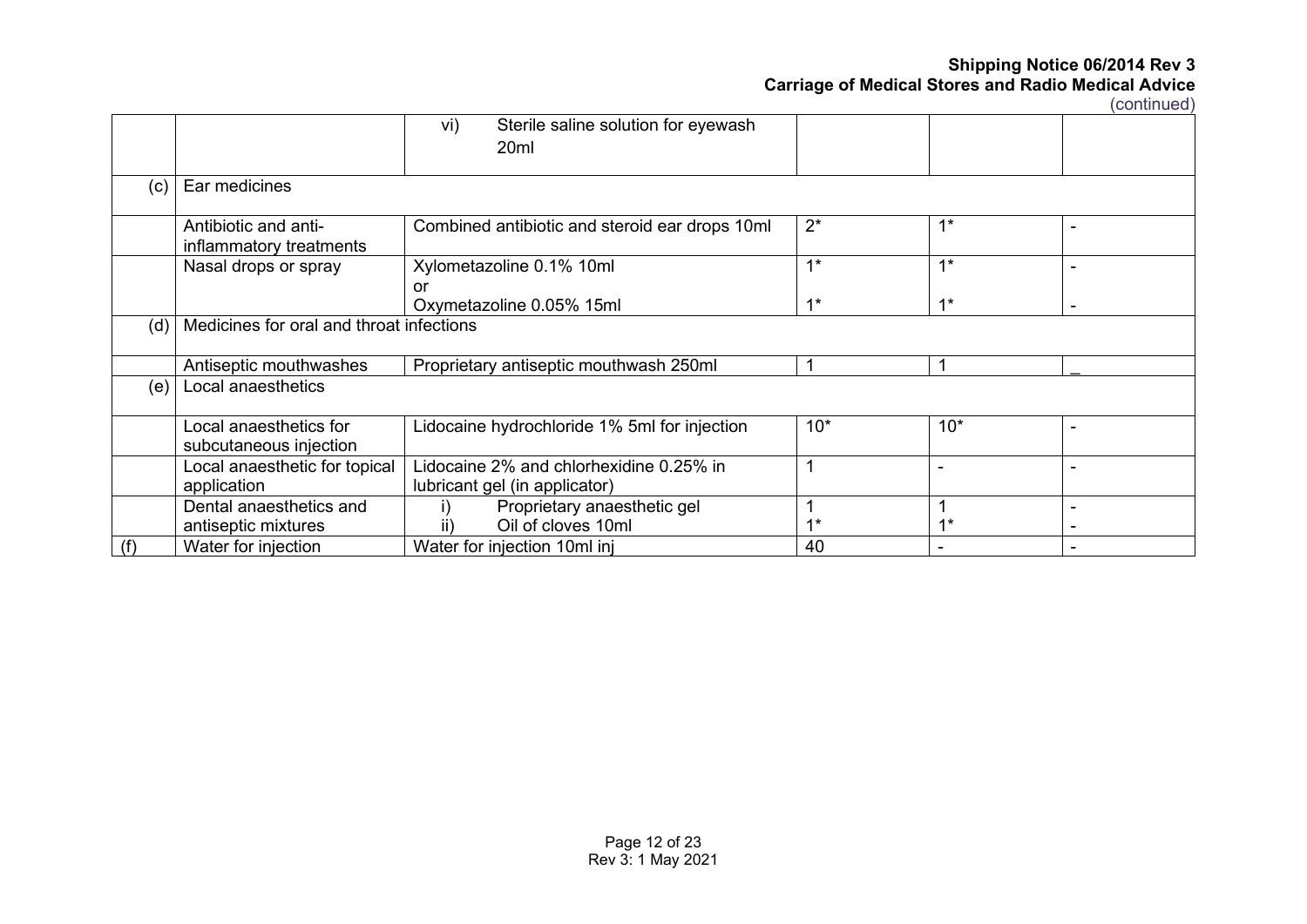# **Schedule 2: Medical Equipment**

| Equipment                                                          | Recommended Specification                                                                                                                                                                                                                                                                                                                                                                                                                                                    | Quantity<br>Category A                       | Quantity<br>Category B                       | Quantity<br>Category C  |
|--------------------------------------------------------------------|------------------------------------------------------------------------------------------------------------------------------------------------------------------------------------------------------------------------------------------------------------------------------------------------------------------------------------------------------------------------------------------------------------------------------------------------------------------------------|----------------------------------------------|----------------------------------------------|-------------------------|
| <b>Resuscitation equipment</b><br>1.                               |                                                                                                                                                                                                                                                                                                                                                                                                                                                                              |                                              |                                              |                         |
| Equipment for mouth-to-mouth<br>resuscitation and airway equipment | Bag/valve/mask (BVM); supplied with<br>i)<br>large, medium and small masks<br>Pocket face mask with valve and oxygen<br>ii)<br>inlet<br>Oropharyngeal airway sizes 3 and 4<br>iii)<br>iv)<br>(Optional) Nasopharyngeal airways 6mm<br>and 7mm internal diameter                                                                                                                                                                                                              | $1^*$<br>$1^*$<br>1 of each *<br>1 of each * | $1^*$<br>$1^*$<br>1 of each *<br>1 of each * | $1^*$<br>$\blacksquare$ |
| Appliance for the administration of<br>oxygen                      | Oxygen giving set comprising of the following:<br>Oxygen reservoir<br>1)<br>1 flow metre unit giving a minimum setting of<br>2)<br>400 litres including<br>1 pressure regulator<br>1 flow meter unit 1-15 litres/min<br>And (optional)<br>Oxygen concentrator with flow capacity of 8-<br>10 litres/min<br>1 set of oxygen tubing<br>3)<br>5 x medium concentration face masks<br>4)<br>5 x high concentration disposable<br>5)<br>nonrebreather oxygen masks with reservoir | 1                                            |                                              |                         |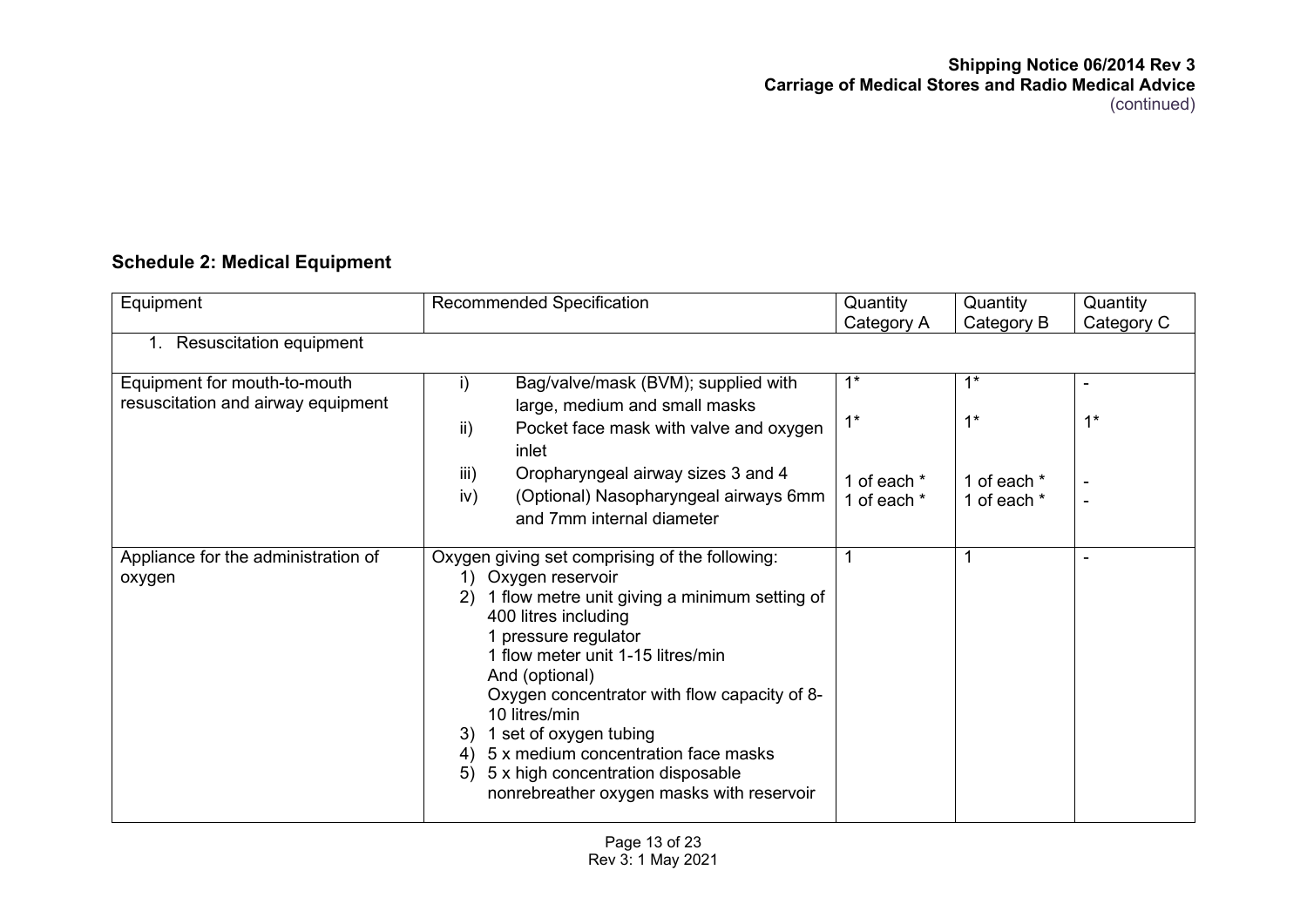|                                                             | Each part constructed so that it can only be<br>assembled in the correct manner  |                   |                   |                |
|-------------------------------------------------------------|----------------------------------------------------------------------------------|-------------------|-------------------|----------------|
| Mechanical aspirator to clear upper<br>respiratory passages | Manual aspirator and two suction catheters                                       | $1*$              | $1*$              |                |
| 2. Dressing and suturing equipment                          |                                                                                  |                   |                   |                |
| Disposable suture stapler or suture kit<br>with needles     | Skin stapler disposable with 15 staples<br>and                                   | 1                 |                   | $\blacksquare$ |
|                                                             | Staple remover<br>or                                                             | 1                 |                   |                |
|                                                             | Non-absorbable sutures swaged to a half circle<br>needle sterile size 3.0<br>and | 2                 | 1                 |                |
|                                                             | Absorbable sutures swaged to a half circle needle<br>sterile size 3.0            | $\overline{2}$    | 1                 |                |
| Wound skin adhesive                                         | Skin adhesive 0.5ml single use                                                   | 1                 |                   |                |
| Adhesive elastic bandage                                    | Adhesive elastic bandage 7.5cm x 4m                                              | $\overline{2}$    |                   | 1              |
| <b>Elasticated bandage</b>                                  | Crepe bandage 7.5cm x 4.m                                                        | 4                 | $\overline{2}$    | $\blacksquare$ |
| Tabular gauze bandage for finger<br>dressings               | 20m length with an applicator                                                    | $\overline{1^*}$  | $\overline{1^*}$  |                |
| Disposable gloves - non sterile                             | Latex-free, small, medium, large                                                 | 10 prs of<br>each | 10 prs of<br>each | 5 prs of each  |
| Disposable gloves - sterile                                 | Latex-free sizes 6, 7, 8                                                         | 4 prs of each     | 2 prs of each     | $\blacksquare$ |
| Adhesive dressings                                          | Assorted sterile                                                                 | 40                | 40                | 10             |
| Sterile compression bandages and                            | 1) Medium, No.1 12cm x 10cm                                                      | 3                 | $\overline{2}$    | $\overline{2}$ |
| unmedicated bandages (ambulance                             | 2) Large, No.2 20cm x 15cm                                                       | 3                 | $\overline{2}$    | $\overline{2}$ |
| dressings)                                                  | 3) Extra large, No.3 28cm x 20cm                                                 | $\overline{2}$    |                   | 1              |
| <b>Adhesive sutures</b>                                     | Adhesive wound closure strips 100mm x 12mm 6<br>pack                             | 4                 | 4                 | $\overline{2}$ |
| Sterile gauze compresses                                    | sterile gauze swabs size 7.5cm x 7.5cm 5 pack                                    | 6                 | 4                 | $\overline{2}$ |
| Sterile sheet for procedures                                | Sterile sheet for procedures 50cm x 50cm                                         | 1                 | 1                 | $\blacksquare$ |
| <b>Burn Dressings</b>                                       | $\mathsf{i}$<br>Plastic wrap roll 30cm x 80m                                     | $1^*$             | $1*$              |                |
|                                                             |                                                                                  | $2^*$             | $\overline{2}$    |                |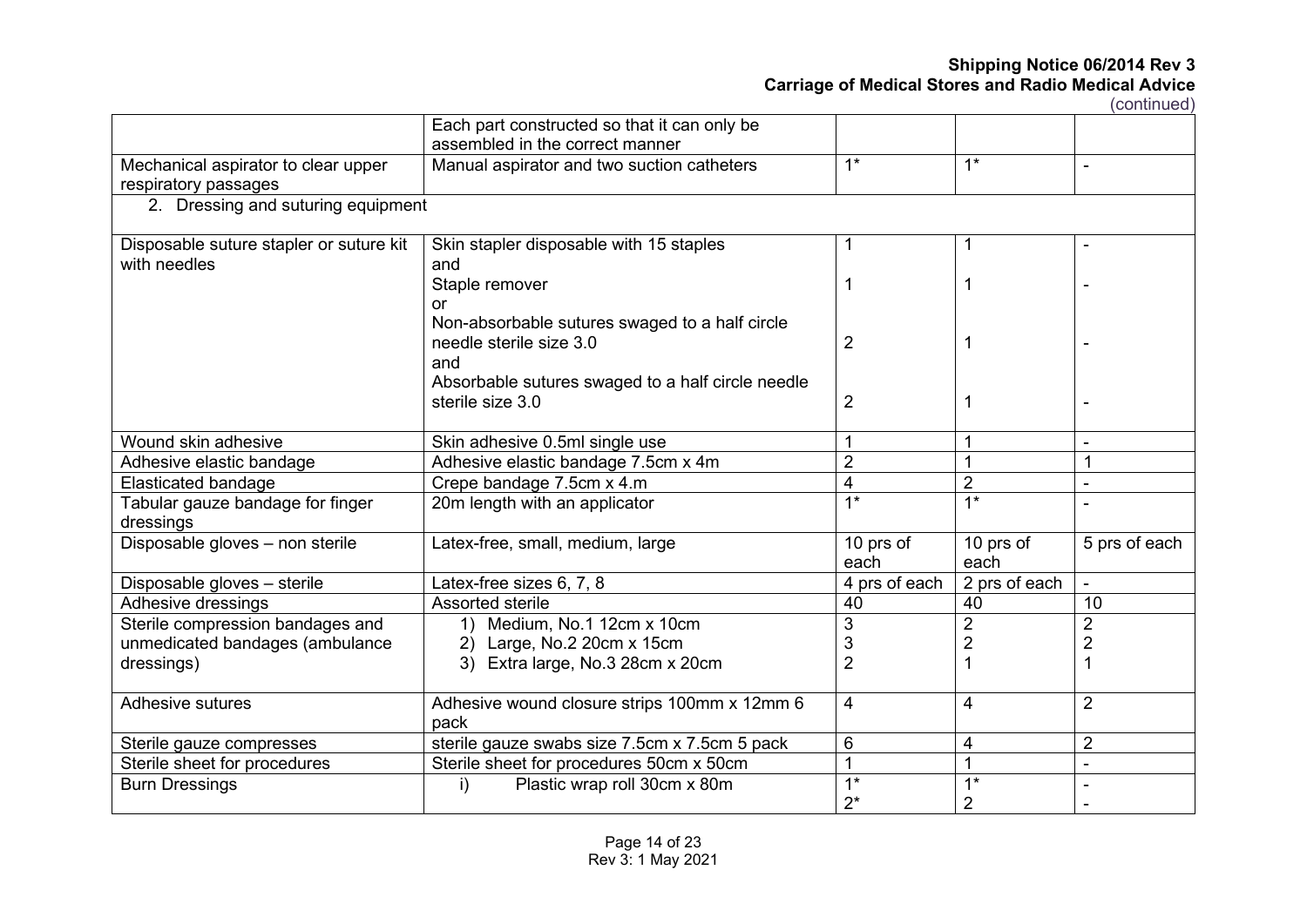|                                               | ii)<br>Burns bag dressings for hands and feet                                                                                                                                   |                  |                  |                          |
|-----------------------------------------------|---------------------------------------------------------------------------------------------------------------------------------------------------------------------------------|------------------|------------------|--------------------------|
| Triangular bandage                            | Triangular bandage                                                                                                                                                              | $2^*$            | $2^*$            | $\blacksquare$           |
| Paraffin gauze dressings                      | Paraffin gauze dressings, 10cm x 10cm<br>Or                                                                                                                                     | 10               | 10               |                          |
|                                               | Hydrogel dressings 10cm x 10cm                                                                                                                                                  | 10               | 10               | $\blacksquare$           |
| Instruments<br>$3_{-}$                        |                                                                                                                                                                                 |                  |                  |                          |
| Disposable scalpels                           | e.g 10 blade                                                                                                                                                                    | $2^*$            | $\blacksquare$   | $\blacksquare$           |
| instrument box (made of suitable<br>material) |                                                                                                                                                                                 | $1*$             | $1*$             |                          |
| <b>Scissors</b>                               | Dressing scissors blunt/sharp<br>i)                                                                                                                                             | $1^*$            | $1^*$            |                          |
|                                               | ii)<br>Dressing scissors sharp/sharp                                                                                                                                            | $1*$             | $1^*$            |                          |
|                                               | iii)<br>Tough cut scissors                                                                                                                                                      | $1^*$            | $1^*$            |                          |
| Dissecting forceps                            | <b>Toothed forceps</b>                                                                                                                                                          | $\overline{1^*}$ | $\overline{1^*}$ | $\blacksquare$           |
| Haemostatic clamps                            | Haemostatic clamp/Needle holder                                                                                                                                                 | $\overline{1^*}$ | $\overline{1^*}$ | $\overline{\phantom{a}}$ |
| Splinter/Needle forceps                       | Splinter forceps                                                                                                                                                                | $1*$             | L.               | $\blacksquare$           |
| Disposable razors                             | Disposable razors                                                                                                                                                               | $5*$             |                  |                          |
| 4. Examination and monitoring equipment       |                                                                                                                                                                                 |                  |                  |                          |
| Pen torch                                     | Pen torch with blue filter for eye exam                                                                                                                                         | $1^*$            | $1^*$            | $\blacksquare$           |
| Disposable tongue depressors                  | Disposable tongue depressors                                                                                                                                                    | $10*$            | $10*$            | $\ddot{\phantom{a}}$     |
| Urine analysis testing strips                 | Urine analysis testing strips 25 strips/pack<br>To test for:<br>Leukocytes<br><b>Nitrites</b><br>Protein<br>Glucose<br>Specific gravity<br><b>Ketones</b><br><b>Blood</b><br>pH | 1 pack*          |                  |                          |
| Patient vital signs monitoring chart          | Patient vital signs monitoring chart 25 sheets as per<br>Ship Captain's medical Guide                                                                                           | 1 pad*           | 1 pad*           | $\blacksquare$           |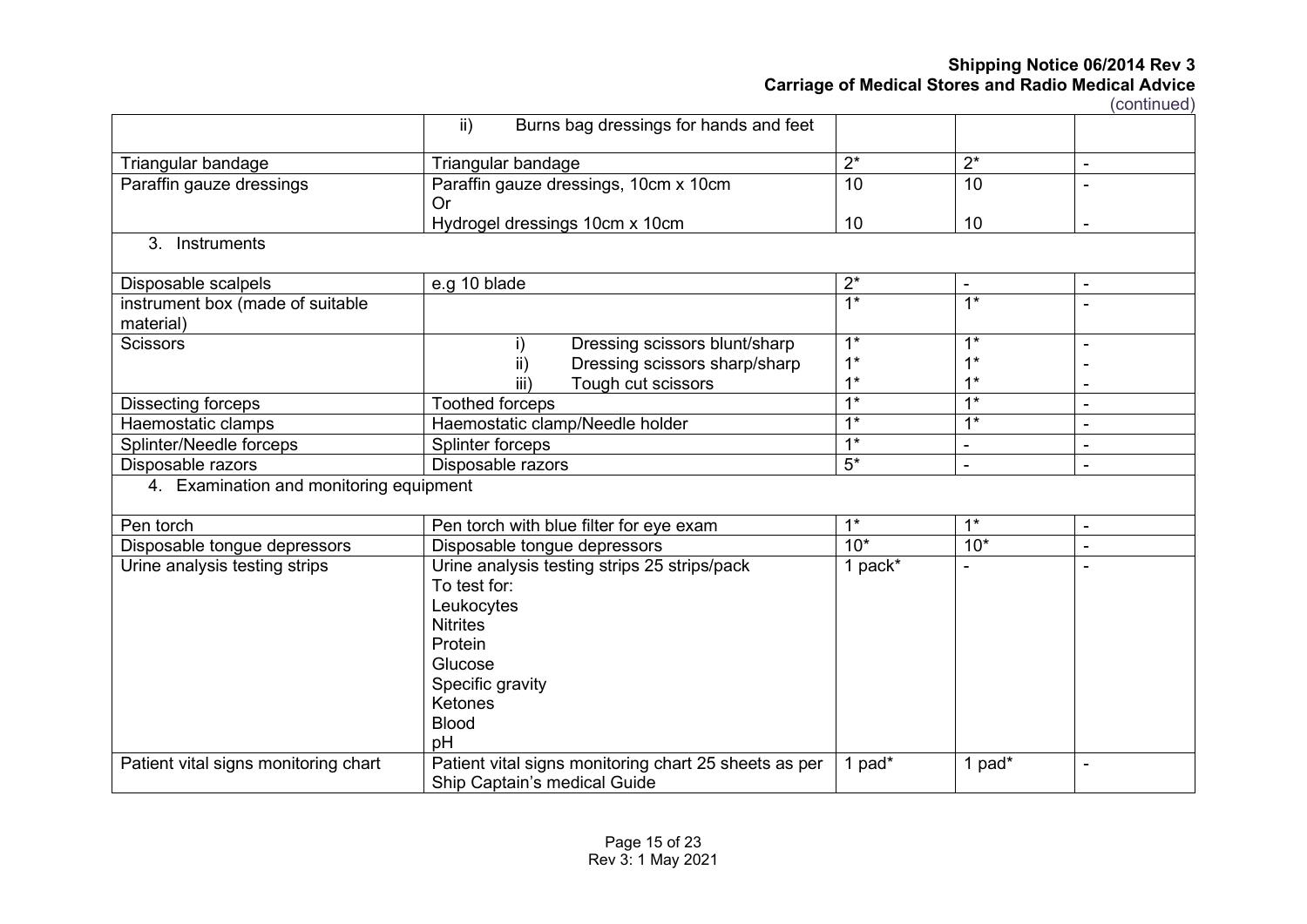(continued)

| Medical incident report forms                                       |                       | Medical incident report forms 25 sheets as per Ship<br>Captain's medical Guide | 1 pad*           |                  |                |
|---------------------------------------------------------------------|-----------------------|--------------------------------------------------------------------------------|------------------|------------------|----------------|
| Pregnancy Test Kit                                                  |                       | When women on board                                                            | $2^*$            |                  |                |
| Stethoscope                                                         |                       |                                                                                | $1*$             | $\overline{1^*}$ |                |
| Sphygmomanometer                                                    |                       |                                                                                | $1*$             | $1*$             | $\overline{a}$ |
| Standard clinical thermometer                                       |                       | Thermometer, digital with range including<br>hypothermia with covers           | $1*$             | $1*$             |                |
| Glucometer                                                          | i)                    | Glucometer with 25 testing sticks                                              | $\overline{1^*}$ |                  |                |
|                                                                     | $\mathsf{ii}$ )       | Lancets for use with glucometer                                                |                  |                  |                |
|                                                                     |                       |                                                                                | 25               | 25               |                |
| <b>Pulse Oximeter</b>                                               | <b>Pulse Oximeter</b> |                                                                                | $\overline{1^*}$ |                  |                |
| Malaria medical test kit stores -                                   |                       | WHO approved Malaria medical test kit                                          | As required      | As required      |                |
| requirement for inclusion in the is                                 |                       |                                                                                |                  |                  |                |
| dependent upon operational area                                     |                       |                                                                                |                  |                  |                |
| 5. Equipment for injection, perfusion, puncture and catheterization |                       |                                                                                |                  |                  |                |
| Bladder drainage instruments (suitable                              | i)                    | Bladder drainage set (including urine                                          | $1^*$            |                  |                |
| for men and women)                                                  |                       | bag, spigots and tube)                                                         |                  |                  |                |
|                                                                     | $\mathsf{ii}$         | Foley Catheter 12 or 14 gauge, 10 ml                                           |                  |                  |                |
|                                                                     |                       | balloon (short / medium term use adults)                                       | $2^*$            |                  |                |
|                                                                     |                       | in.                                                                            |                  |                  |                |
|                                                                     |                       |                                                                                | As per 9(f)      |                  |                |
|                                                                     | iii)                  | Water for injections 5ml                                                       | $1^*$            |                  |                |
|                                                                     | iv)                   | Penile sheath set                                                              |                  |                  |                |
| Disposable syringes                                                 |                       | 2ml, 5ml & 10ml quantities of each size                                        | 10 of each       | 5 of each        | As required -  |
|                                                                     |                       |                                                                                |                  |                  | <b>RA</b>      |
| Disposable needles                                                  |                       | 21G (0.8mm) and 23G (0.6mm)                                                    | 20 of each       | 10 of each       |                |
| "Sharps" Disposal Box                                               | 1 litre size          |                                                                                | $\overline{1^*}$ | $\overline{1^*}$ |                |
| Intravenous or intraosseous infusion                                | i)                    | Intravenous cannulae 18g                                                       | $5*$             | $\overline{2^*}$ |                |
| set (depending on training)                                         | ii)                   | Intravenous cannulae 20g                                                       | $5*$             | $2^*$            |                |
|                                                                     | iii)                  | Cannula dressing 10* 5*                                                        | $10*$            | $5*$             |                |
|                                                                     | iv)                   | Tourniquet - quick release                                                     | $1^*$            | $1^*$            |                |
|                                                                     |                       | or                                                                             |                  |                  |                |
|                                                                     |                       | i)<br>Intraosseous (IO) access device                                          |                  |                  |                |
|                                                                     |                       |                                                                                | $1*$             | $1*$             |                |

Page 16 of 23 Rev 3: 1 May 2021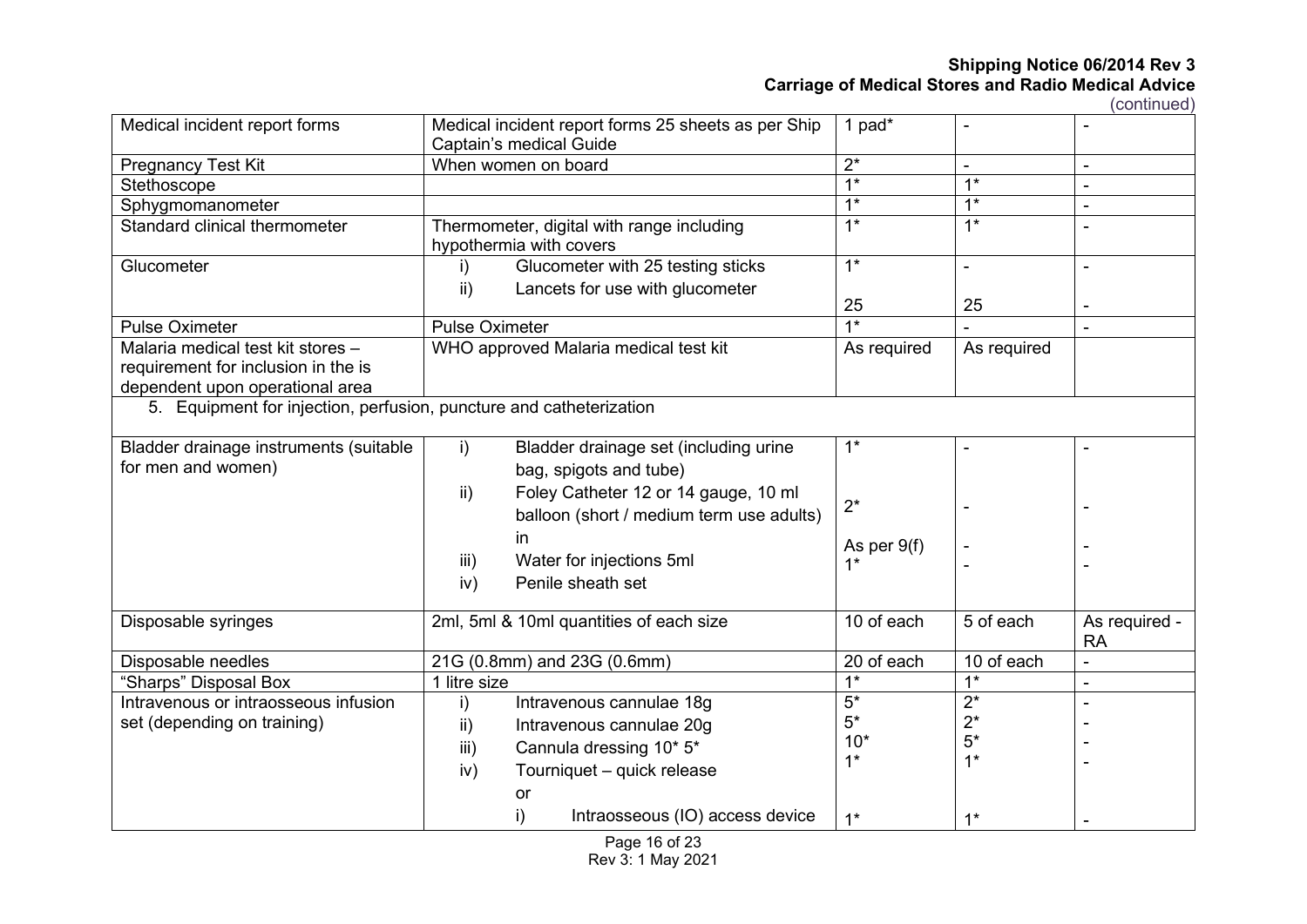|                                                   | ii)<br>IO dressing                                  | $1*$             | $\overline{2^*}$ |                |
|---------------------------------------------------|-----------------------------------------------------|------------------|------------------|----------------|
| Intravenous fluid set                             | Intravenous fluid giving set<br>i)                  | $\overline{2}$   | $\overline{2}$   |                |
|                                                   | ii)<br>Saline flush 5ml                             | $10*$            | $10*$            |                |
|                                                   | iii)<br>Intravenous fluid - Ringers Lactate 1 litre | $\overline{2}$   | 2                |                |
|                                                   |                                                     |                  |                  |                |
| 6. General medical equipment                      |                                                     |                  |                  |                |
| Personal protective medical and                   | <b>Disposable Aprons</b><br>i)                      | $50*$            | $10*$            | -              |
| nursing equipment                                 | Masks (surgical type 2)<br>ii)                      | $50*$            | $10*$            |                |
|                                                   | Respirator mask (FFP2 or FFP3)<br>iii)              | $10*$            | $5*$             |                |
|                                                   | eye protection<br>iv)                               | $5*$             | $5*$             |                |
|                                                   |                                                     |                  |                  |                |
| Bedpan                                            | Stainless steel or sterilisable plastic             | $1^*$            | ÷.               |                |
| Hot water bottle                                  | With fabric cover                                   | $\overline{1^*}$ |                  |                |
| Urinebottle (urinal)                              |                                                     | $\overline{1^*}$ |                  |                |
| Icebag                                            |                                                     | $\overline{1^*}$ |                  | $\blacksquare$ |
| 7. Immobilisation and setting equipment           |                                                     |                  |                  |                |
| Malleable finger splint                           |                                                     | $1^*$            | $1^*$            | ÷              |
| Malleable forearm / lower limb splint             |                                                     | $\overline{1^*}$ | $1^*$            |                |
| Vacuum splints and pump                           | upper and lower limb set                            | $1*$             | $1*$             | $\blacksquare$ |
| Inflatable splints                                | upper and lower limb set                            | $1*$             | $1^*$            | $\blacksquare$ |
| <b>Traction splint</b>                            | Traction splint for thigh                           | $1*$             | $\overline{1^*}$ |                |
| Collar semi rigid for neck                        | Adult size pack of 3, small, medium and large       | $\overline{1^*}$ | $1^*$            |                |
| immobilisation                                    | <b>Or</b>                                           |                  |                  |                |
|                                                   | Adult adjustable                                    | $1*$             | $1*$             |                |
| 8. Disinfection, disinsectisation and prophylaxis |                                                     |                  |                  |                |
| Water - disinfection compound                     | Of choice                                           | As required      |                  | $\blacksquare$ |
| Liquid insecticide                                | Of choice                                           | As required      |                  | $\blacksquare$ |
| Powder insecticide                                | Of choice                                           | As required      | ÷.               | $\blacksquare$ |
| Kit for protection against blood                  | Each kit to contain the following:                  |                  |                  | ä,             |
| transmitted diseases (to be carried in            | 1) 10 x 2ml syringes                                |                  |                  |                |
| all vessels trading in areas where                | 10 x 10ml syringes<br>2)                            |                  |                  |                |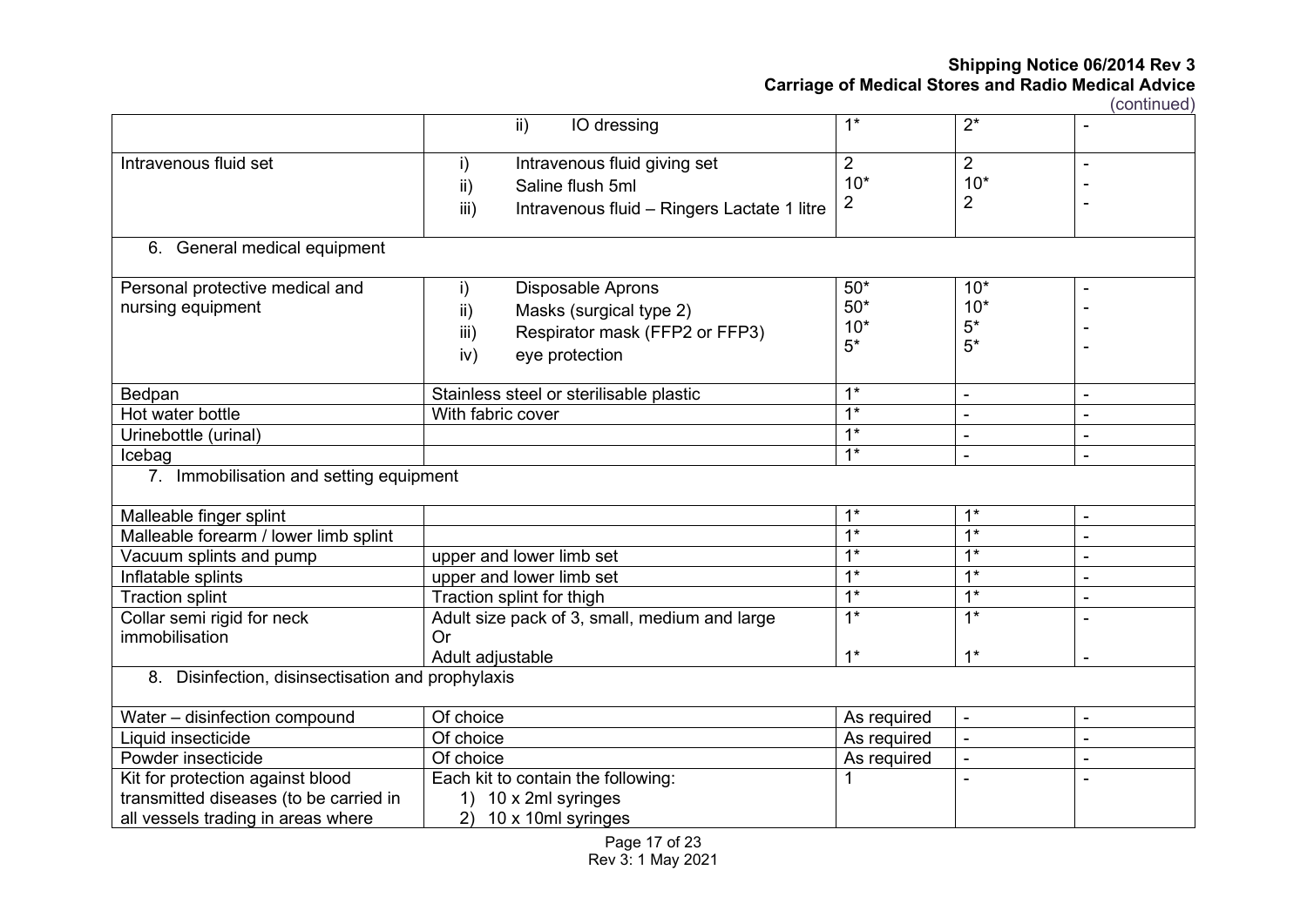| medical facilities are limited and<br>emergency shore based treatment is<br>necessary)<br>To be kept in a heavy gauge polythene<br>bag and labelled "to be used only for | 3) 20 x 21G 0.8mm needles<br>1 giving set suitable to give blood or other<br>4)<br>fluids<br>5) 4 x 18g cannulae plus dressings<br>Pack of pre – injection site swabs<br>6) |                         |                  |                |
|--------------------------------------------------------------------------------------------------------------------------------------------------------------------------|-----------------------------------------------------------------------------------------------------------------------------------------------------------------------------|-------------------------|------------------|----------------|
| the treatment of(insert name of                                                                                                                                          | Disposable latex free gloves 2 pairs (large<br>7)                                                                                                                           |                         |                  |                |
| seafarer going ashore for emergency                                                                                                                                      | size)                                                                                                                                                                       |                         |                  |                |
| treatment)                                                                                                                                                               |                                                                                                                                                                             |                         |                  |                |
| <b>Recommended Additional Equipment</b>                                                                                                                                  |                                                                                                                                                                             |                         |                  |                |
|                                                                                                                                                                          |                                                                                                                                                                             |                         |                  |                |
| Naso-gastric tube 14G                                                                                                                                                    |                                                                                                                                                                             | $1^*$                   | $1^*$            |                |
| Plastic measuring jug $\frac{1}{2}$ litre size                                                                                                                           |                                                                                                                                                                             | $\overline{1^*}$        | $\overline{1^*}$ |                |
| Disposable paper towels                                                                                                                                                  |                                                                                                                                                                             | $100*$                  | $100*$           | $\blacksquare$ |
| Plastic backed absorbent paper bed                                                                                                                                       |                                                                                                                                                                             | $10*$                   |                  |                |
| pads                                                                                                                                                                     |                                                                                                                                                                             |                         |                  |                |
| Lotion bowl                                                                                                                                                              | (size at least 200mm x 90mm, stainless steel or                                                                                                                             | $1^*$                   | ÷.               |                |
|                                                                                                                                                                          | sterilisable plastic, to be marked "medical")                                                                                                                               |                         |                  |                |
| Kidney dish                                                                                                                                                              | (Size 250mm stainless steel or sterilisable plastic)                                                                                                                        | $1^*$                   |                  | $\blacksquare$ |
| Safety pins                                                                                                                                                              | rustless medium                                                                                                                                                             | $6*$                    | $6*$             | $6*$           |
| Magnifying glass                                                                                                                                                         | 7.5 cm diameter with handle                                                                                                                                                 | $\overline{1^*}$        | $1*$             |                |
| Nail brush                                                                                                                                                               |                                                                                                                                                                             | $1*$                    | $\overline{1^*}$ |                |
| Stretcher equipment                                                                                                                                                      | (A system for trauma management, i.e.<br>immobilisation and stretcher equipment most suited<br>for treatment on the vessel concerned)                                       | $1*$                    | $\overline{1^*}$ |                |
| Body bag - Large size                                                                                                                                                    |                                                                                                                                                                             | $1*$                    | $1^*$            |                |
| Dental kit - for emergency repairs                                                                                                                                       | i)<br>Excavator double ended Guys' pattern<br>G <sub>2</sub><br>$\mathsf{ii}$ )<br>Filling paste inserter (for inserting filling                                            | 1 set of all<br>items * |                  |                |
|                                                                                                                                                                          | paste into the tooth)                                                                                                                                                       |                         |                  |                |
|                                                                                                                                                                          | Dental mirror size 4 on handle<br>iii)                                                                                                                                      |                         |                  |                |
|                                                                                                                                                                          | Temporary dental filling material<br>iv)                                                                                                                                    |                         |                  |                |
|                                                                                                                                                                          |                                                                                                                                                                             |                         |                  |                |
| Defibrillators subject to risk                                                                                                                                           |                                                                                                                                                                             | ÷.                      | $\blacksquare$   | ۰              |
| assessment                                                                                                                                                               |                                                                                                                                                                             |                         |                  |                |
| Tough cut stainless steel scissors                                                                                                                                       |                                                                                                                                                                             |                         |                  | 1pr            |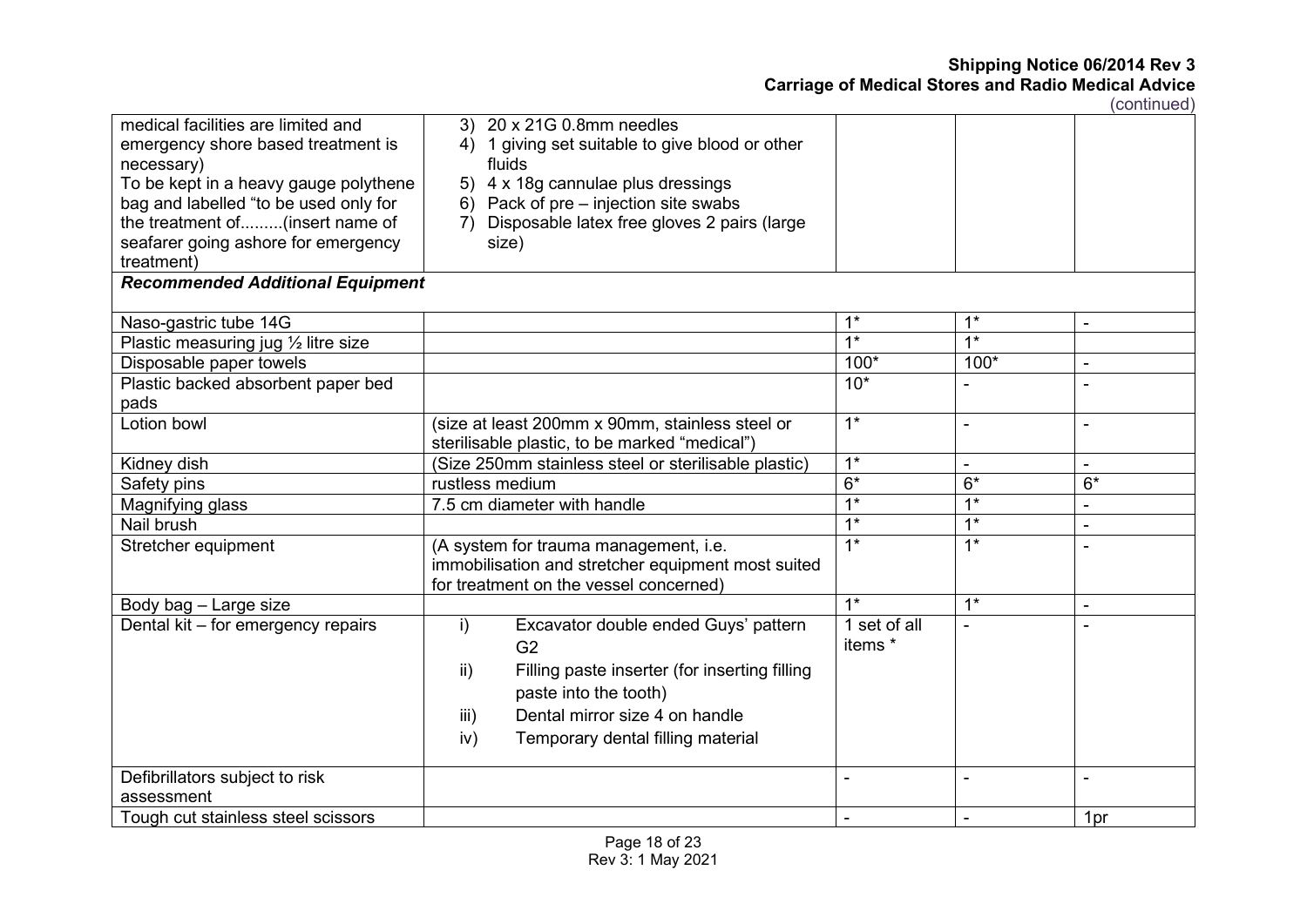|                                                  |                                               |  | 1 001 141 140 4 |
|--------------------------------------------------|-----------------------------------------------|--|-----------------|
| $\overline{\phantom{a}}$<br>l riangular bandages | $\sqrt{2}$<br>$00cm$ v<br>l27cm<br>about 90cm |  |                 |
| <b>Sterile</b><br>paraffin gauze dressings {     |                                               |  | 10              |
| Plastic<br>c Burns bags                          |                                               |  |                 |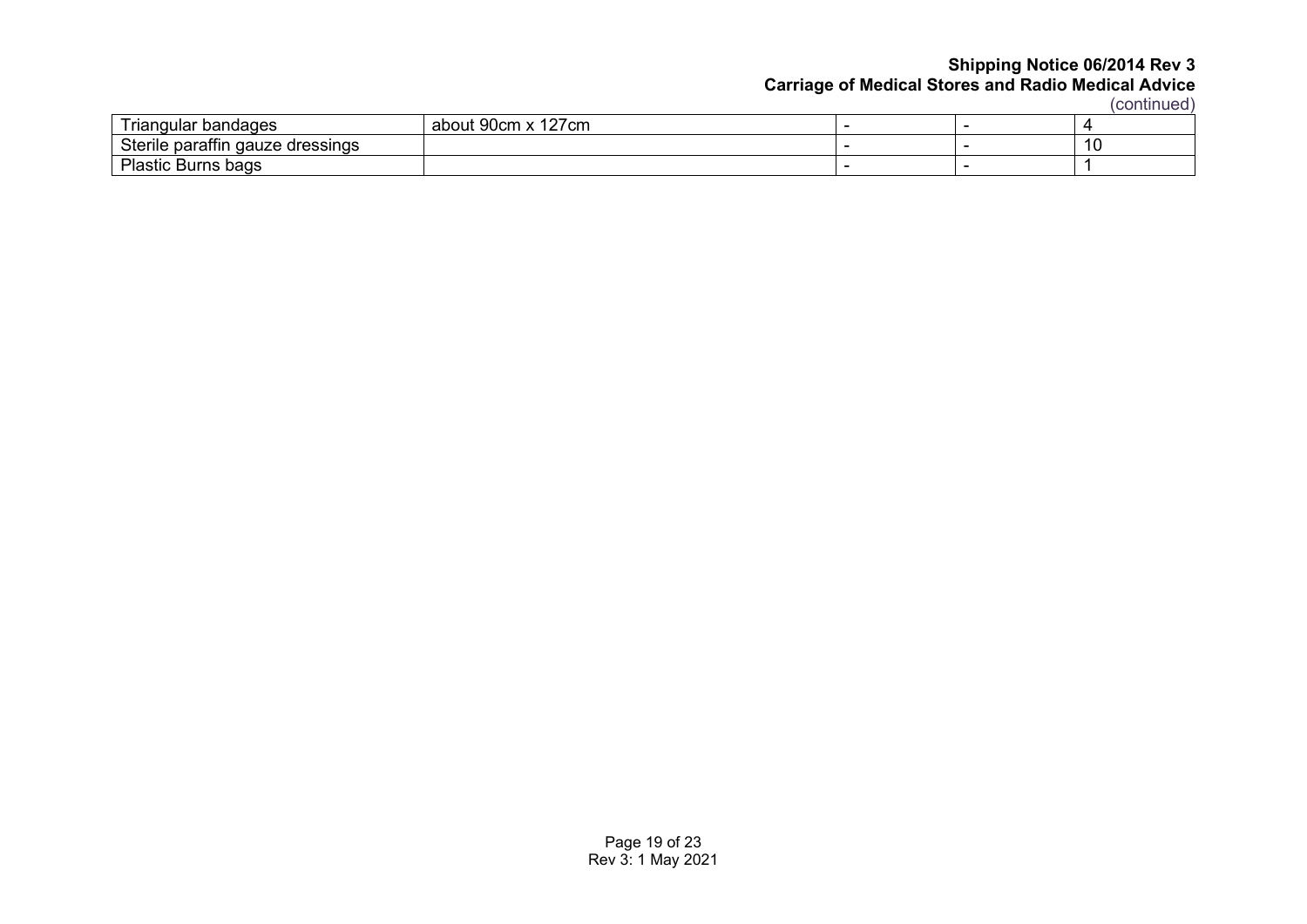# **Schedule 3 – additional requirements for passenger ships Doctor's Bag**

1. A Doctor's Bag is required for seagoing ships where there is no qualified medical practitioner among the crew, and the vessel carries more than 12 passengers.

2. All the medicines and equipment in this list should be kept in a Doctor's Bag or case. The case should be locked and kept in a locked cabinet and the keys held by the Master or someone nominated by him. The Doctor's Bag should be clearly labelled as follows: *"The medicines in this case are only to be used by a qualified medical practitioner, registered general nurse, qualified paramedic, or someone under the direct supervision of a medical practitioner on board the ship"*

3. Except where indicated the items listed in this Schedule are additional to those which the vessel may be required to carry as set out in Schedule 1 of this Notice. Where an injection is specified, a prefilled syringe is acceptable.

4. A doctor or other authorised person using the Doctor's Bag should be made aware that radio medical advice may be obtained and if necessary medical evacuation arranged, please refer to section 4 of this Shipping Notice.

### **Statutory treatments required for passenger ships doctor's bag**

| Name of medicine                                                                          | Quantity                         |
|-------------------------------------------------------------------------------------------|----------------------------------|
| Adrenaline / Epinephrine - injection BP 1mg in 1ml inj                                    | 5                                |
| Adrenaline (base) 1mg/10ml (1 in 10000) dilute solution for injection pre-filled syringes | 5                                |
| Glyceryl Trinitrate 400mcg/dose 200 dose sublingual spray                                 | $\mathbf{1}$                     |
| Frusemide 20mg/2ml inj                                                                    | $\overline{5}$                   |
| Tranexamic Acid 500mg/5ml inj                                                             | 1                                |
| Aspirin - 300mg tab                                                                       | 32                               |
| Atropine pre filled syringe                                                               | 1                                |
| Amiodarone 150mg/3ml amps for IV infusion                                                 | 5                                |
| Codeine Phosphate 30mg tab                                                                | 28                               |
| <b>Or</b>                                                                                 |                                  |
| Tramadol 50mg tab                                                                         | 30                               |
| Morphine Sulphate 1omg/1ml inj and Naloxone 400mcg/1ml inj                                | 10                               |
| Or                                                                                        |                                  |
| Tramadol 100mg/2ml inj                                                                    | 10<br>1                          |
| Methoxyflurane (if carried)                                                               |                                  |
| Chloropromazine hydrochloride 25mg/1ml inj                                                | 10                               |
| <b>Or</b>                                                                                 |                                  |
| Haloperidol 5mg/1ml inj                                                                   | 10                               |
| Diazepam - 10 mg/2ml inj                                                                  | 10                               |
| Prochloroperazine maleate 3mg buccal tab                                                  | 8                                |
| <b>Or</b>                                                                                 |                                  |
| Cyclizine - 50 mg/1ml inj                                                                 | 5                                |
| Diazepam - 10mg/205ml rectal solution tube                                                | $\overline{5}$<br>$\overline{5}$ |
| Chlorphenamine 10mg/1ml inj                                                               |                                  |
| <b>Or</b>                                                                                 |                                  |
| Promethazine hydrochloride - 25 mg/1ml inj                                                | 5                                |
| Hydrocortisone - 100mg inj                                                                | 1                                |
| Salbutamol - 100mcg/dose 200 dose inh                                                     | 1                                |
| Beclomethasone - 100mcg/dose 200 dose inh                                                 | 1                                |
| Spacer compatible with Beclomethasone and Salbutamol                                      | 1                                |
| Magnesium Sulphate injection 500mg/ml 10 ml amps                                          | 10                               |
| Ceftriaxone injection 1g inj                                                              | 10                               |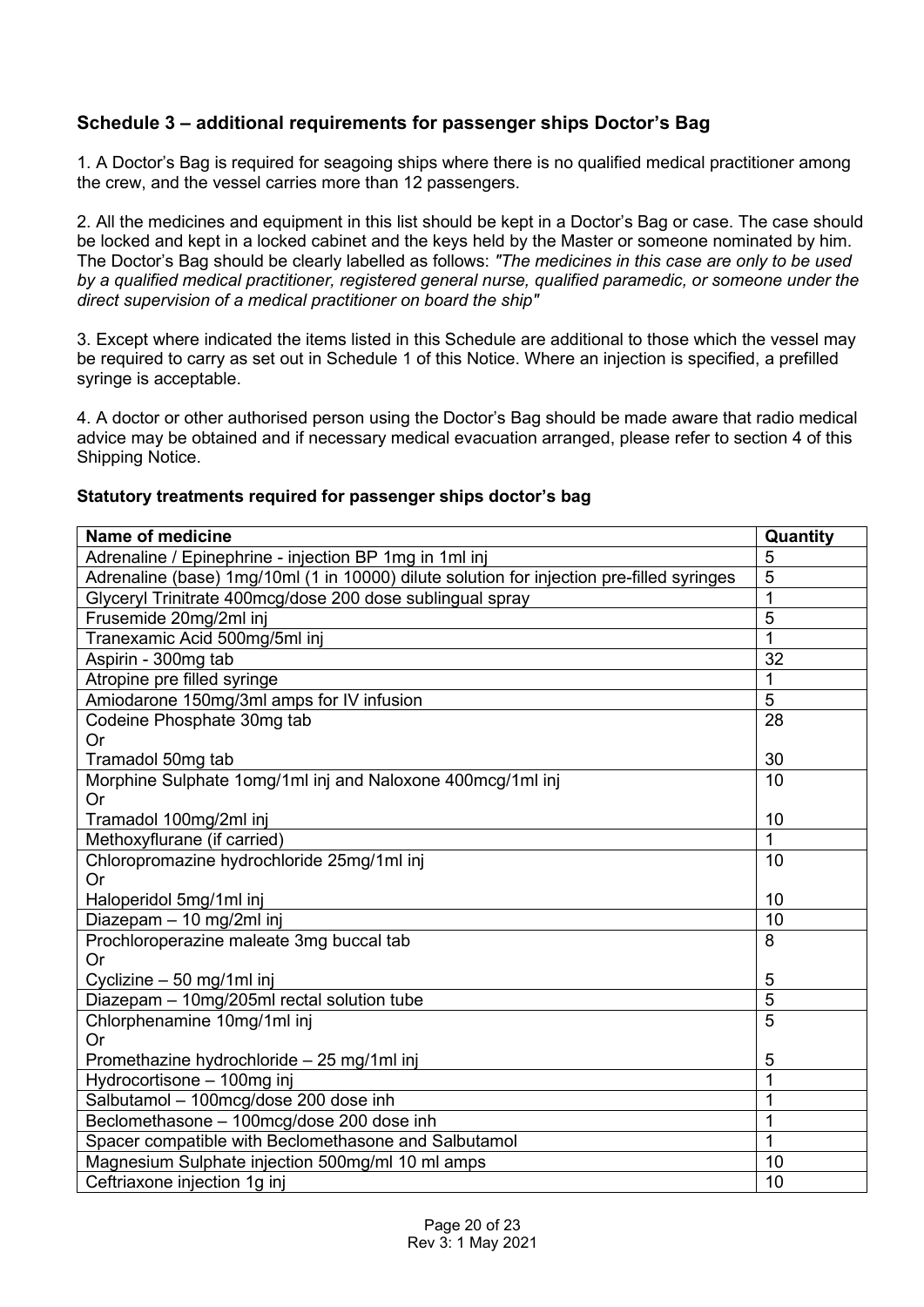**Shipping Notice 06/2014 Rev 3**

| (continued) |  |
|-------------|--|

| Insulin injection, soluble, 100 units per ml 10 ml ampoule                   | 1              |  |
|------------------------------------------------------------------------------|----------------|--|
| Proprietary antiseptic solution of choice 250 ml                             | 1              |  |
| Chlorhexidine based preparation                                              |                |  |
| Or                                                                           |                |  |
| Proprietary sterile wipe pack of choice 250 wipes                            | 1              |  |
| Chlorhexidine based preparation                                              |                |  |
| Glucagon injection 1mg                                                       | $\overline{2}$ |  |
| Silver sulfadiazine 1% cream 50g                                             | 1              |  |
| Tetracaine 0.5% 0.5ml                                                        | 4              |  |
| Bag/valve/mask (BVM) supplied with large, medium and small masks             | 1              |  |
| Pocket face mask with valve and oxygen inlet                                 |                |  |
| Oropharyngeal Airway size 3, 4 and 5                                         | 1 each         |  |
| And / or                                                                     |                |  |
| Nasopharyngeal airways 6mm and 7mm internal diameter                         | 1 each         |  |
| Second generation supraglottic airway size 4 and 5                           | 1 each         |  |
| Mechanical aspirator and two suction catheters                               | 1              |  |
| If not already carried onboard Oxygen giving set comprising the following:   | 1              |  |
| Oxygen reservoir minimum 400litres including:                                |                |  |
| 1 pressure regulator                                                         |                |  |
| 1 flow meter unit 1-15 litres/min                                            |                |  |
| 1 set of Oxygen tubing                                                       |                |  |
| 5x medium concentration disposable oxygen masks                              |                |  |
| 5x high concentration disposable non-rebreather oxygen masks with reservoir  |                |  |
| Each part constructed so that it can only be assembled in the correct manner |                |  |
| Trauma tourniquet                                                            | 1              |  |
| Plastic wrap roll 30cm x 80m                                                 | 1              |  |
| Pen torch                                                                    |                |  |
| Cardiology Stethoscope                                                       |                |  |
| Sphygmomanometer                                                             |                |  |
| Glucometer with 25 testing sticks                                            | 1              |  |
| Lancets for use in Glucometer                                                | 25             |  |
| Thermometer digital                                                          | 1              |  |
| Pulse oximeter                                                               |                |  |
| disposable syringes of 2, 5, 10ml                                            | 2 each         |  |
| disposable hypodermic needles 21G (0.8mm) and 23G (0.6mm)                    | 2 each         |  |
| Sharps disposal box, small, portable                                         |                |  |
| Intravenous Cannulae 18g                                                     | $\overline{2}$ |  |
| Intravenous Cannulae 20q                                                     | $\overline{2}$ |  |
| Cannula dressing                                                             | $\overline{2}$ |  |
| Tourniquet - quick release                                                   | 1              |  |
| Intravenous fluid giving set                                                 | $\overline{2}$ |  |
| Saline flush 5ml                                                             | $\overline{2}$ |  |
| Intravenous fluid - ringers lactate 1 litre                                  |                |  |
| 10% Glucose infusion 500ml                                                   |                |  |
| Aprons                                                                       | $\overline{2}$ |  |
| Masks (surgical)                                                             | $\overline{2}$ |  |
| FPP2 or FPP3 masks                                                           | $\overline{2}$ |  |
| Eye protection                                                               |                |  |
| Semi-rigid neck collar for neck immobilisation -                             |                |  |
| Adult pack of 3 - small, medium, large                                       |                |  |
| <b>or</b>                                                                    |                |  |
| Adult adjustable                                                             |                |  |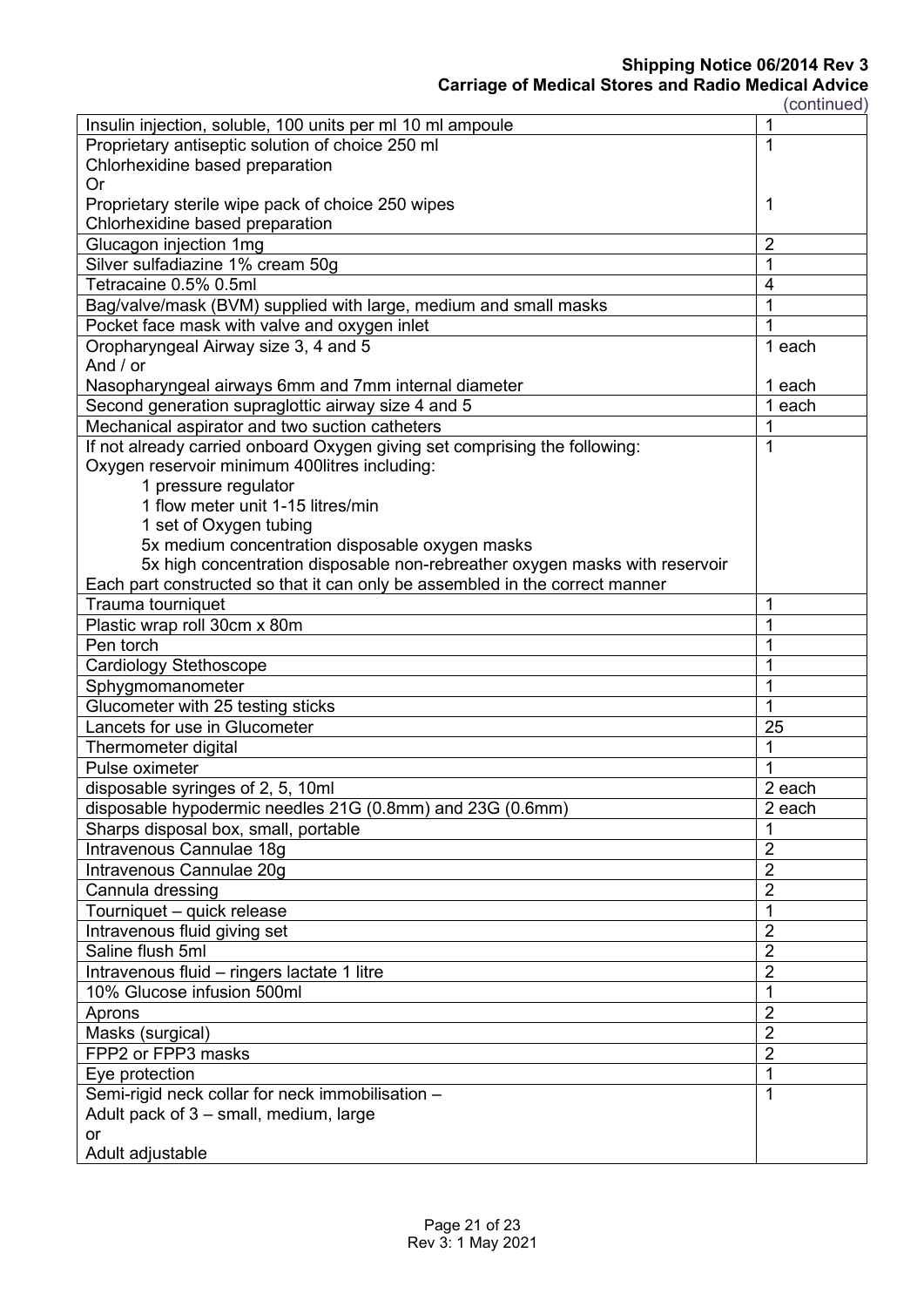# **Schedule 4 – First Aid Kits**

Seagoing ships with a crew of more than 10 should carry first aid kits, distributed in appropriate locations on the ship e.g. in the galley and engine room.

Passenger vessels must carry one first aid kit for every 100 passengers or fraction of that number subject to a maximum requirement for 3 kits e.g. 250 persons require three kits. A first aid kit is to be included in the Doctor's Bag. (Schedule 3).

The first aid kit should include the following items, kept in a portable waterproof container.

- (1) 4 x triangular bandages
- (2) 6 x medium sterile bandages with unmedicated dressings
- (3) 2 x large sterile bandages with unmedicated dressings
- (4) 2 x extra large unmedicated dressings
- (5) 6 medium safety pins, rustless
- (6) 20 assorted elastic adhesive dressings medicated
- (7) 2 x sterile eye pads with attachment
- (8) 2 x packages containing sterile gauze swabs
- (9) 5 pairs large size disposable latex-free examination gloves
- (10) sterile eye wash in eye wash bottle

#### **Schedule 5: Medical Guides to be carried**

- Category A: Ship Captain's Medical Guide
- Category B: Ship Captain's Medical Guide
- Category C: First Aid Manual or First Aid Instructions, in English on waterproof paper (Lifeboats and Liferafts only)

In addition, vessels in all Categories (other than lifeboats and liferafts) should carry a copy of this Notice or subsequent replacements.